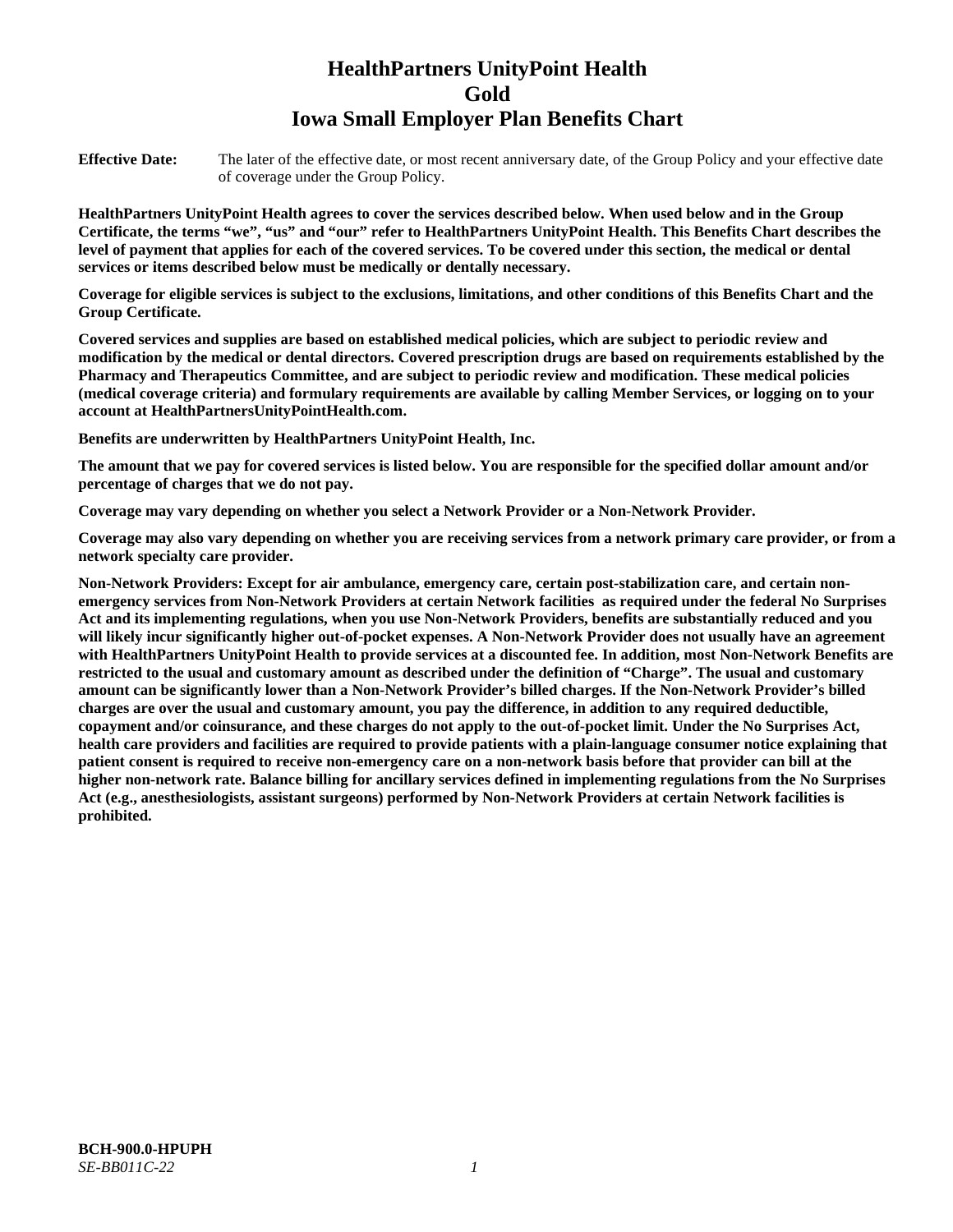# **These definitions apply to this Benefits Chart. They also apply to the Group Certificate.**

| <b>Biosimilar drug:</b> | A prescription drug, approved by the Food and Drug Administration (FDA), that the FDA has<br>determined is biosimilar to and interchangeable with a biological brand name drug. Biosimilar<br>drugs are not considered generic drugs and are not covered under the generic drug benefit.                                                                                                                                                                                                                                                                                                                                           |
|-------------------------|------------------------------------------------------------------------------------------------------------------------------------------------------------------------------------------------------------------------------------------------------------------------------------------------------------------------------------------------------------------------------------------------------------------------------------------------------------------------------------------------------------------------------------------------------------------------------------------------------------------------------------|
| <b>Brand name drug:</b> | A prescription drug, approved by the Food and Drug Administration (FDA), that is<br>manufactured, sold, or licensed for sale under a trademark by the pharmaceutical company that<br>originally researched and developed the drug. Brand name drugs have the same active-ingredient<br>formula as the generic version of the drug. However, generic drugs are manufactured and sold by<br>other drug manufacturers and are generally not available until after the patent on the brand name<br>drug has expired. A few brand name drugs may be covered at the generic drug benefit level if<br>this is indicated on the formulary. |
| Calendar year:          | This is the 12-month period beginning 12:01 A.M. central time, on January 1, and ending 12:00<br>A.M. central time of the next following December 31.                                                                                                                                                                                                                                                                                                                                                                                                                                                                              |
| <b>Charge:</b>          | For covered services delivered by participating Network Providers, is the provider's discounted<br>charge for a given medical/surgical service, procedure or item.                                                                                                                                                                                                                                                                                                                                                                                                                                                                 |
|                         | For covered services delivered by Non-Network providers, a contracted rate may apply if such<br>arrangement is available to HealthPartners UnityPoint Health.                                                                                                                                                                                                                                                                                                                                                                                                                                                                      |
|                         | For the Usual and Customary Charge for covered services delivered by Non-Network Providers,<br>our payment is calculated using one of the following options to be determined at the discretion of<br>HealthPartners UnityPoint Health: 1) a percentage of the Medicare fee schedule; 2) a comparable<br>schedule if the service is not on the Medicare fee schedule; or 3) a commercially reasonable rate<br>for such service.                                                                                                                                                                                                     |
|                         | The usual and customary charge is the maximum amount allowed that we consider in the<br>calculation of the payment of charges incurred for certain covered services. You must pay for<br>any charges above the usual and customary charge, and they do not apply to the out-of-pocket<br>limit.                                                                                                                                                                                                                                                                                                                                    |
|                         | A charge is incurred for covered ambulatory medical and surgical services, on the date the<br>service or item is provided. A charge is incurred for covered inpatient services, on the date of<br>admission to a hospital. To be covered, a charge must be incurred on or after your effective date<br>and on or before the termination date.                                                                                                                                                                                                                                                                                      |
| Copayment/coinsurance:  | The specified dollar amount, or percentage, of charges incurred for covered services, which we<br>do not pay, but which you must pay, each time you receive certain medical services, procedures<br>or items. Our payment for those covered services or items begins after the copayment or<br>coinsurance is satisfied. Covered services or items requiring a copayment or coinsurance are<br>specified in this Benefits Chart.                                                                                                                                                                                                   |
|                         | For services provided by a Network Provider:                                                                                                                                                                                                                                                                                                                                                                                                                                                                                                                                                                                       |
|                         | An amount which is listed as a flat dollar copayment is applied to a Network Provider's<br>discounted charges for a given service. However, if the Network Provider's discounted charge<br>for a service or item is less than the flat dollar copayment, you will pay the Network Provider's<br>discounted charge. An amount which is listed as a percentage of charges or coinsurance is based<br>on the Network Provider's discounted charges, calculated at the time the claim is processed,<br>which may include an agreed upon fee schedule rate for case rate or withhold arrangements.                                      |
|                         | For services provided by a Non-Network Provider:                                                                                                                                                                                                                                                                                                                                                                                                                                                                                                                                                                                   |
|                         | Any copayment or coinsurance is applied to the lesser of the provider's charges or the usual and<br>customary charge for a service.                                                                                                                                                                                                                                                                                                                                                                                                                                                                                                |
|                         | A copayment or coinsurance is due at the time a service is provided, or when billed by the<br>provider.                                                                                                                                                                                                                                                                                                                                                                                                                                                                                                                            |
|                         |                                                                                                                                                                                                                                                                                                                                                                                                                                                                                                                                                                                                                                    |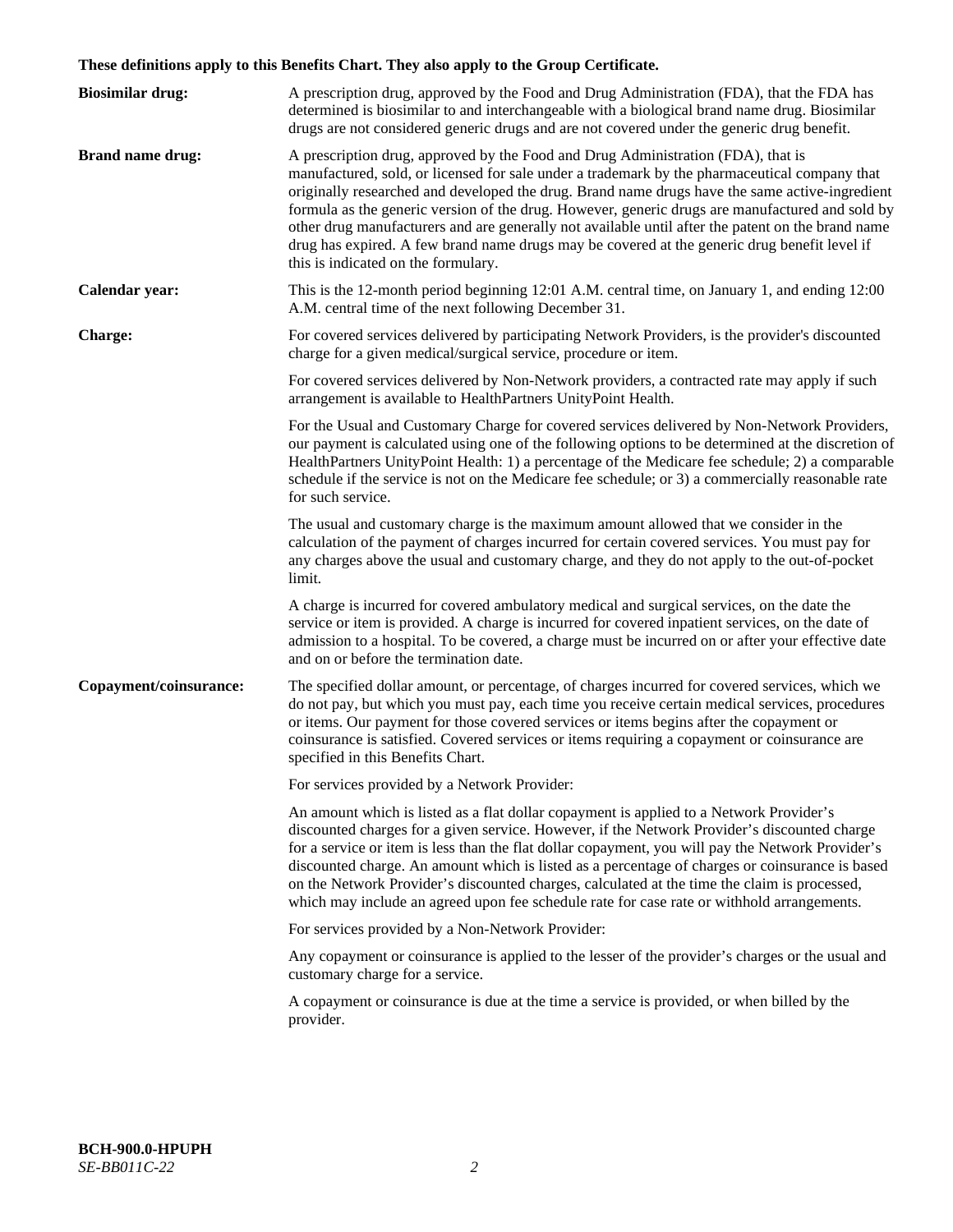| Deductible:               | The specified dollar amount of charges incurred for covered services, which we do not pay, but<br>an enrollee or a family has to pay first in a calendar year. Our payment for those services or items<br>begins after the deductible is satisfied. For Network Providers, the amount of the charges that<br>apply to the deductible are based on the Network Provider's discounted charges, calculated at the<br>time the claim is processed, which may include an agreed upon fee schedule rate for case rate or<br>withhold arrangements. For Non-Network Providers, the amount of charges that apply to the<br>deductible are the lesser of the provider's charges or the usual and customary charge for a<br>service. |
|---------------------------|----------------------------------------------------------------------------------------------------------------------------------------------------------------------------------------------------------------------------------------------------------------------------------------------------------------------------------------------------------------------------------------------------------------------------------------------------------------------------------------------------------------------------------------------------------------------------------------------------------------------------------------------------------------------------------------------------------------------------|
|                           | Any amounts paid or reimbursed by a third party, including but not limited to: point of service<br>rebates, manufacturer coupons, manufacturer debit cards or other forms of direct reimbursement<br>to an insured for a product or service, will not apply toward your deductible, to the extent<br>permitted under state and federal law.                                                                                                                                                                                                                                                                                                                                                                                |
|                           | Your plan has an embedded deductible. This means once an insured meets the individual<br>deductible, the plan begins paying benefits for that person. If two or more members of the family<br>meet the family deductible, the plan begins paying benefits for all members of the family,<br>regardless of whether each insured has met the individual deductible. However, an insured may<br>not contribute more than the individual deductible toward the family deductible.                                                                                                                                                                                                                                              |
|                           | All services are subject to the deductible, unless otherwise indicated below in this Benefits Chart.                                                                                                                                                                                                                                                                                                                                                                                                                                                                                                                                                                                                                       |
| <b>Formulary:</b>         | This is a current list, which may be revised from time to time, of prescription drugs, medications,<br>equipment and supplies covered by us as indicated in this Benefits Chart which are covered at the<br>highest benefit level. Some drugs on the formulary may require prior authorization to be covered<br>as formulary drugs. The formulary, and information on drugs that require prior authorization, are<br>available by calling Member Services, or logging on to your account at<br>HealthPartnersUnityPointHealth.com.                                                                                                                                                                                         |
| Generic drug:             | A prescription drug, approved by the Food and Drug Administration (FDA) that the FDA has<br>determined is comparable to a brand name drug product in dosage form, strength, route of<br>administration, quality, intended use and documented bioequivalence. Generally, generic drugs<br>cost less than brand name drugs. Some brand name drugs may be covered at the generic drug<br>benefit level if this is indicated on the formulary.                                                                                                                                                                                                                                                                                 |
| Lifetime maximum benefit: | The specified coverage limit actually paid by us for services and/or charges incurred by you for a<br>given procedure or diagnosis. Payment of benefits under this Benefits Chart ceases when that<br>lifetime maximum benefit is reached. You have to pay for any subsequent charges. Essential<br>health benefits are not subject to any lifetime maximums.                                                                                                                                                                                                                                                                                                                                                              |
| Non-formulary drug:       | This is a prescription drug, approved by the Food and Drug Administration (FDA), that is not on<br>the formulary, is medically necessary and is not investigative or otherwise excluded under the<br>Certificate.                                                                                                                                                                                                                                                                                                                                                                                                                                                                                                          |
| Out-of-pocket expenses:   | You pay the specified copayments/coinsurance and deductibles applicable for particular services,<br>subject to the out-of-pocket limits described below. These amounts are in addition to the monthly<br>premium payments.                                                                                                                                                                                                                                                                                                                                                                                                                                                                                                 |
| Out-of-pocket limit:      | You pay the copayments/coinsurance and deductibles for covered services, to the individual or<br>family out-of-pocket limits. Thereafter we cover 100% of charges incurred for all other covered<br>services, for the rest of the calendar year. You pay amounts greater than the out-of-pocket limits<br>if you exceed any lifetime maximum benefit or any visit or day limits. Essential health benefits<br>are not subject to any lifetime maximums.                                                                                                                                                                                                                                                                    |
|                           | Non-Network Benefits above the usual and customary charge (see definition of charge above) do<br>not apply to the out-of-pocket limit.                                                                                                                                                                                                                                                                                                                                                                                                                                                                                                                                                                                     |
|                           | Non-Network Benefits for transplant surgery do not apply to the out-of-pocket limit.                                                                                                                                                                                                                                                                                                                                                                                                                                                                                                                                                                                                                                       |
|                           | Any amounts paid or reimbursed by a third party, including but not limited to: point of service<br>rebates, manufacturer coupons, manufacturer debit cards or other forms of direct reimbursement<br>to an insured for a product or service, will not apply as an out-of-pocket expense, to the extent<br>permitted under state and federal law.                                                                                                                                                                                                                                                                                                                                                                           |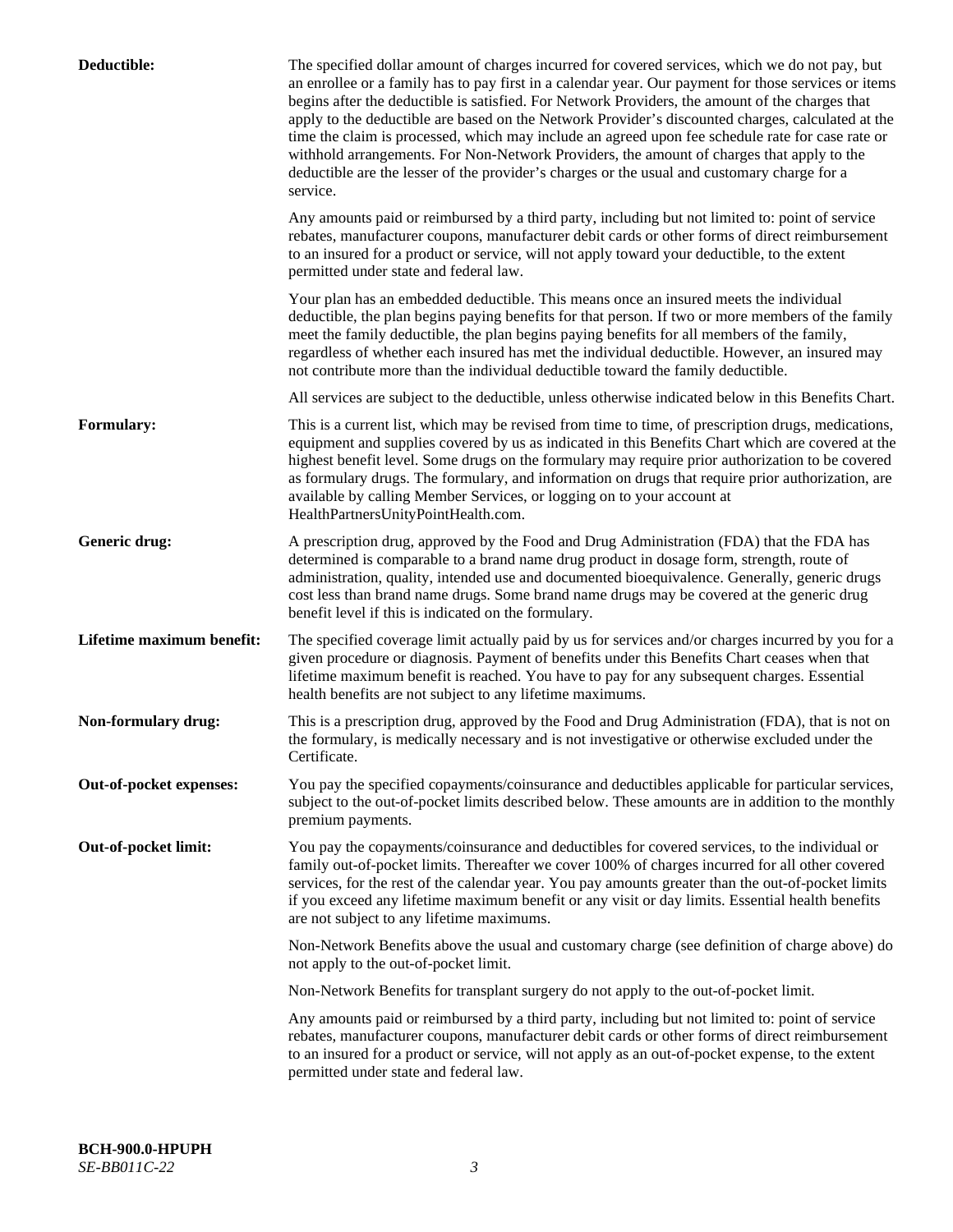|                                  | You are responsible to keep track of the out-of-pocket expenses. Contact our Member Services<br>department for assistance in determining the amount paid by the enrollee for specific eligible<br>services received. Claims for reimbursement under the out-of-pocket limit provisions are subject<br>to the same time limits and provisions described under the "Claims Provisions" section of the<br>Certificate.                                                                                                                |
|----------------------------------|------------------------------------------------------------------------------------------------------------------------------------------------------------------------------------------------------------------------------------------------------------------------------------------------------------------------------------------------------------------------------------------------------------------------------------------------------------------------------------------------------------------------------------|
| <b>Primary care providers:</b>   | These are providers in the following categories: family practice, general practice, internal<br>medicine, obstetrical and gynecological medicine, pediatrics, adolescent medicine, adult<br>medicine and geriatrics.                                                                                                                                                                                                                                                                                                               |
| <b>Specialty care providers:</b> | These are providers who are not in the following categories: family practice, general practice,<br>internal medicine, obstetrical and gynecological medicine, pediatrics, adolescent medicine, adult<br>medicine and geriatrics.                                                                                                                                                                                                                                                                                                   |
| <b>Specialty drug list:</b>      | This is a current list, which may be revised from time to time, of prescription drugs, medications,<br>equipment and supplies, which are typically bio-pharmaceuticals. The purpose of a specialty<br>drug list is to facilitate enhanced monitoring of complex therapies used to treat specific<br>conditions. Specialty drugs are covered by us as indicated in this Benefits Chart. The specialty<br>drug list is available by calling Member Services, or logging on to your account at<br>HealthPartnersUnityPointHealth.com. |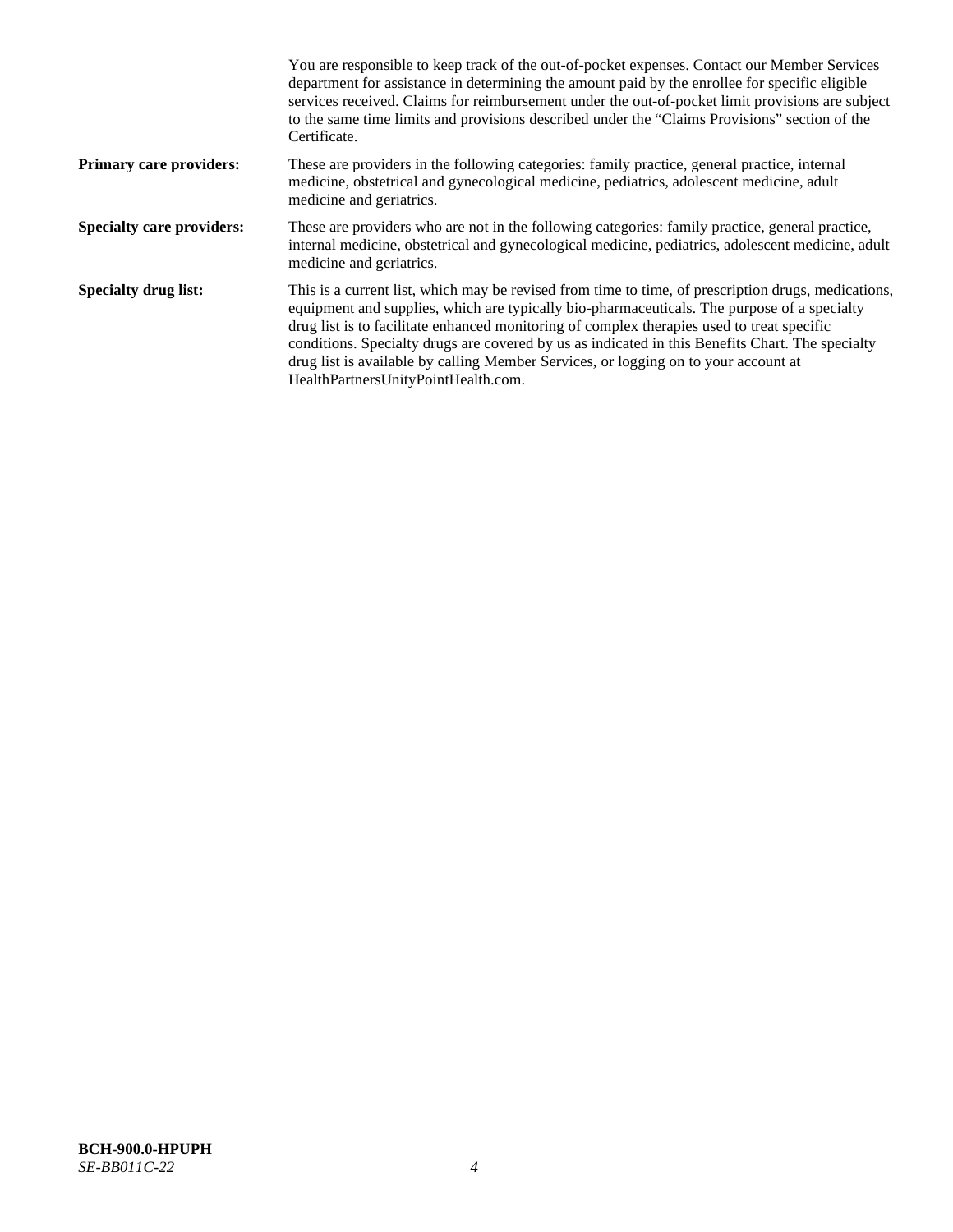## **DEDUCTIBLES, OUT-OF-POCKET LIMITS AND LIFETIME MAXIMUMS**

#### **Individual calendar year deductible**

| <b>Network Benefits</b> | <b>Non-Network Benefits</b> |
|-------------------------|-----------------------------|
| \$1,500                 | \$10,000                    |

#### **Family calendar year deductible**

| <b>Network Benefits</b> | <b>Non-Network Benefits</b> |
|-------------------------|-----------------------------|
| \$3,000                 | \$20,000                    |

Separate deductibles must be satisfied under the Network Benefits and Non-Network Benefits.

Your plan has an embedded deductible. This means once an insured meets the individual deductible, the plan begins paying benefits for that person. If two or more members of the family meet the family deductible, the plan begins paying benefits for all members of the family, regardless of whether each insured has met the individual deductible. However, an insured may not contribute more than the individual deductible toward the family deductible.

Any amounts paid or reimbursed by a third party, including but not limited to: point of service rebates, manufacturer coupons, manufacturer debit cards or other forms of direct reimbursement to an insured for a product or service, will not apply toward your deductible, to the extent permitted under state and federal law.

### **Individual calendar year out-of-pocket limit**

| <b>Network Benefits</b> | <b>Non-Network Benefits</b> |
|-------------------------|-----------------------------|
| \$6,500                 | \$30,000                    |

### **Family calendar year out-of-pocket limit**

| <b>Network Benefits</b> | <b>Non-Network Benefits</b> |
|-------------------------|-----------------------------|
| \$13,000                | \$60,000                    |

Separate out-of-pocket limits must be satisfied under the Network Benefits and Non-Network Benefits.

Non-Network Benefits above the usual and customary charge will not apply toward the individual or family out-of-pocket limit.

Non-Network Benefits for transplant surgery do not apply to the out-of-pocket limit.

Any amounts paid or reimbursed by a third party, including but not limited to: point of service rebates, manufacturer coupons, manufacturer debit cards or other forms of direct reimbursement to an insured for a product or service, will not apply as an out-ofpocket expense, to the extent permitted under state and federal law.

#### **Lifetime maximum benefit for bariatric surgery**

| <b>Network Benefits</b> | <b>Non-Network Benefits</b> |
|-------------------------|-----------------------------|
| "Jnlimited.             | \$5,000                     |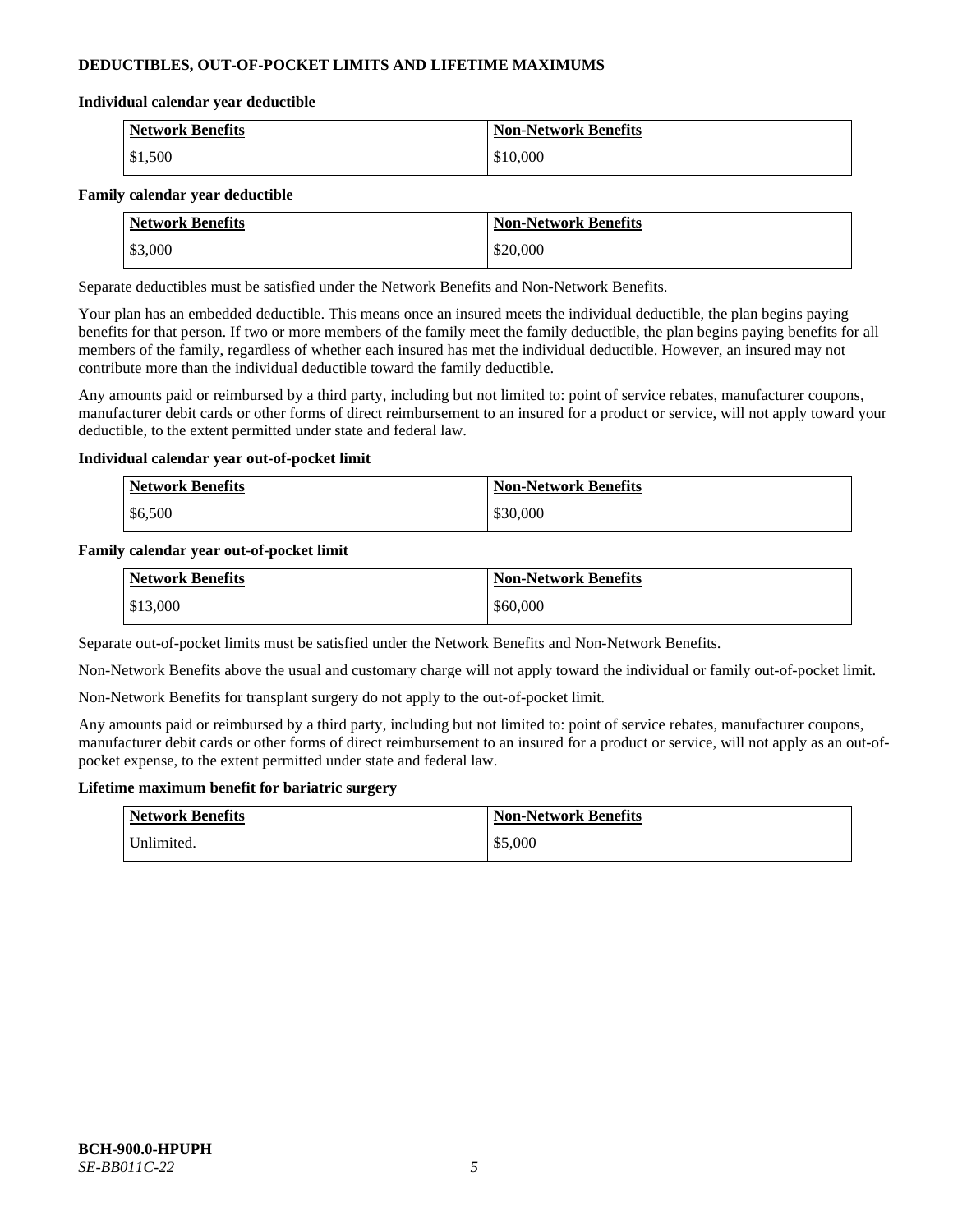# **AMBULANCE AND MEDICAL TRANSPORTATION**

### **Covered Services:**

We cover ambulance and medical transportation for medical emergencies.

We also cover medically necessary, non-emergency ground and air medical transportation if it meets our coverage criteria.

Under the No Surprises Act, non-network air ambulance providers may not bill patients for more than their cost-sharing responsibility for the corresponding Network service.

Covered services and supplies are based on established medical policies, which are subject to periodic review and modification by the medical or dental directors. These medical policies (medical coverage criteria) and applicable prior authorization requirements are available by calling Member Services, or logging on to your account at [HealthPartnersUnityPointHealth.com.](https://www.healthpartnersunitypointhealth.com/)

| <b>Network Benefits</b>      | <b>Non-Network Benefits</b> |
|------------------------------|-----------------------------|
| 70% of the charges incurred. | See Network Benefits.       |

### **Not Covered:**

See "Services Not Covered" in the Group Certificate.

# **BEHAVIORAL HEALTH SERVICES**

### **Covered Services:**

Covered services are based on established medical policies, which are subject to periodic review and modification by the medical directors. These medical policies (medical coverage criteria) are available by calling Member Services, or logging on to your account at [HealthPartnersUnityPointHealth.com.](https://www.healthpartnersunitypointhealth.com/)

### **Mental health services**

We cover services for mental health diagnoses as described in the Diagnostic and Statistical Manual of Mental Disorders – Fifth Edition (DSM-5) (most recent edition).

**Outpatient services including intensive outpatient and day treatment services:** We cover medically necessary outpatient professional mental health services for evaluation, crisis intervention, and treatment of mental health disorders.

A comprehensive diagnostic assessment will be used as the basis for a determination by a mental health professional, concerning the appropriate treatment and the extent of services required.

Outpatient services we cover for a diagnosed mental health condition include the following:

- Individual, group, family, and multi-family therapy;
- Medication management provided by a physician, certified nurse practitioner, or physician's assistant;
- Psychological testing services for the purposes of determining the differential diagnoses and treatment planning for patients currently receiving behavioral health services;
- Day treatment and intensive outpatient services in a licensed program;
- Partial hospitalization services in a licensed hospital or community mental health center;
- Psychotherapy and nursing services provided in the home if authorized by us; and
- Treatment for gender dysphoria.

| <b>Network Benefits</b>                                                                                                               | <b>Non-Network Benefits</b>  |
|---------------------------------------------------------------------------------------------------------------------------------------|------------------------------|
| 100% of the charges incurred, subject to your<br>copayment of \$30 per visit.<br>Deductible does not apply.                           | 50% of the charges incurred. |
| For family therapy, only one copayment will be<br>charged, regardless of the number of insureds primarily<br>involved in the therapy. |                              |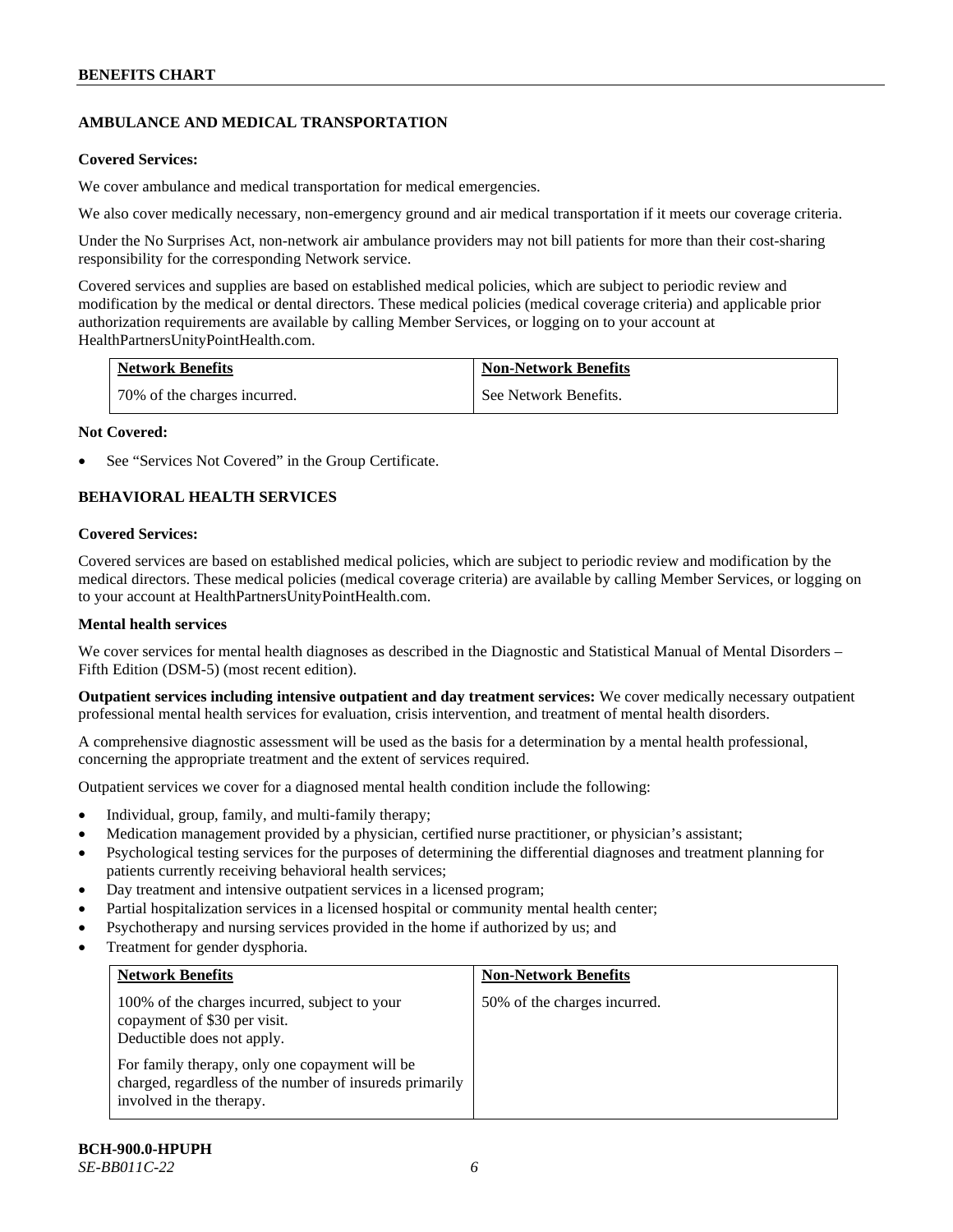### **Group therapy**

| <b>Network Benefits</b>                                                                                     | <b>Non-Network Benefits</b>  |
|-------------------------------------------------------------------------------------------------------------|------------------------------|
| 100% of the charges incurred, subject to your<br>copayment of \$15 per visit.<br>Deductible does not apply. | 50% of the charges incurred. |

### **Inpatient services, including mental health residential treatment services:** We cover the following:

- Medically necessary inpatient services in a hospital and professional services for treatment of mental health disorders. Medical stabilization is covered under inpatient hospital services in the "Hospital and Skilled Nursing Facility Services" section; and
- Medically necessary mental health residential treatment services. This care must be authorized by us and provided by a hospital or residential behavioral health treatment facility licensed by the local state or Department of Health and Human Services. Services not covered under this benefit include halfway houses, group homes, extended care facilities, shelter services, correctional services, detention services, transitional services, group residential services, foster care services and wilderness programs.

| <b>Network Benefits</b>      | <b>Non-Network Benefits</b>  |
|------------------------------|------------------------------|
| 70% of the charges incurred. | 50% of the charges incurred. |

### **Substance use disorder (SUD) services**

We cover medically necessary services for assessments by a licensed alcohol and drug counselor and treatment of substance use disorders as defined in the latest edition of the DSM-5.

**Outpatient services, including intensive outpatient and day treatment services:** We cover medically necessary outpatient professional services for the diagnosis and treatment of substance use disorder. Substance use disorder treatment services must be provided by a program licensed by the local Department of Health and Human Services.

Outpatient services we cover for a diagnosed substance use disorder include the following:

- Individual, group, family, and multi-family therapy provided in an office setting;
- Opiate replacement therapy including methadone and buprenorphine treatment; and
- Day treatment and intensive outpatient services in a licensed program.

| <b>Network Benefits</b>                                                                                                                                                                                                                              | <b>Non-Network Benefits</b>  |
|------------------------------------------------------------------------------------------------------------------------------------------------------------------------------------------------------------------------------------------------------|------------------------------|
| 100% of the charges incurred, subject to your<br>copayment of \$30 per visit.<br>Deductible does not apply.<br>For family therapy, only one copayment will be<br>charged, regardless of the number of insureds primarily<br>involved in the therapy. | 50% of the charges incurred. |

**Inpatient services:** We cover the following:

- Medically necessary inpatient services in a hospital or primary residential treatment in a licensed substance use disorder treatment center. Primary residential treatment is an intensive residential treatment program of limited duration, typically 30 days or less.
- Services provided in a hospital that is licensed by the local state and accredited by Medicare; and
- Detoxification services in a hospital or community detoxification facility if it is licensed by the local Department of Health and Human Services.

| <b>Network Benefits</b>      | <b>Non-Network Benefits</b>  |
|------------------------------|------------------------------|
| 70% of the charges incurred. | 50% of the charges incurred. |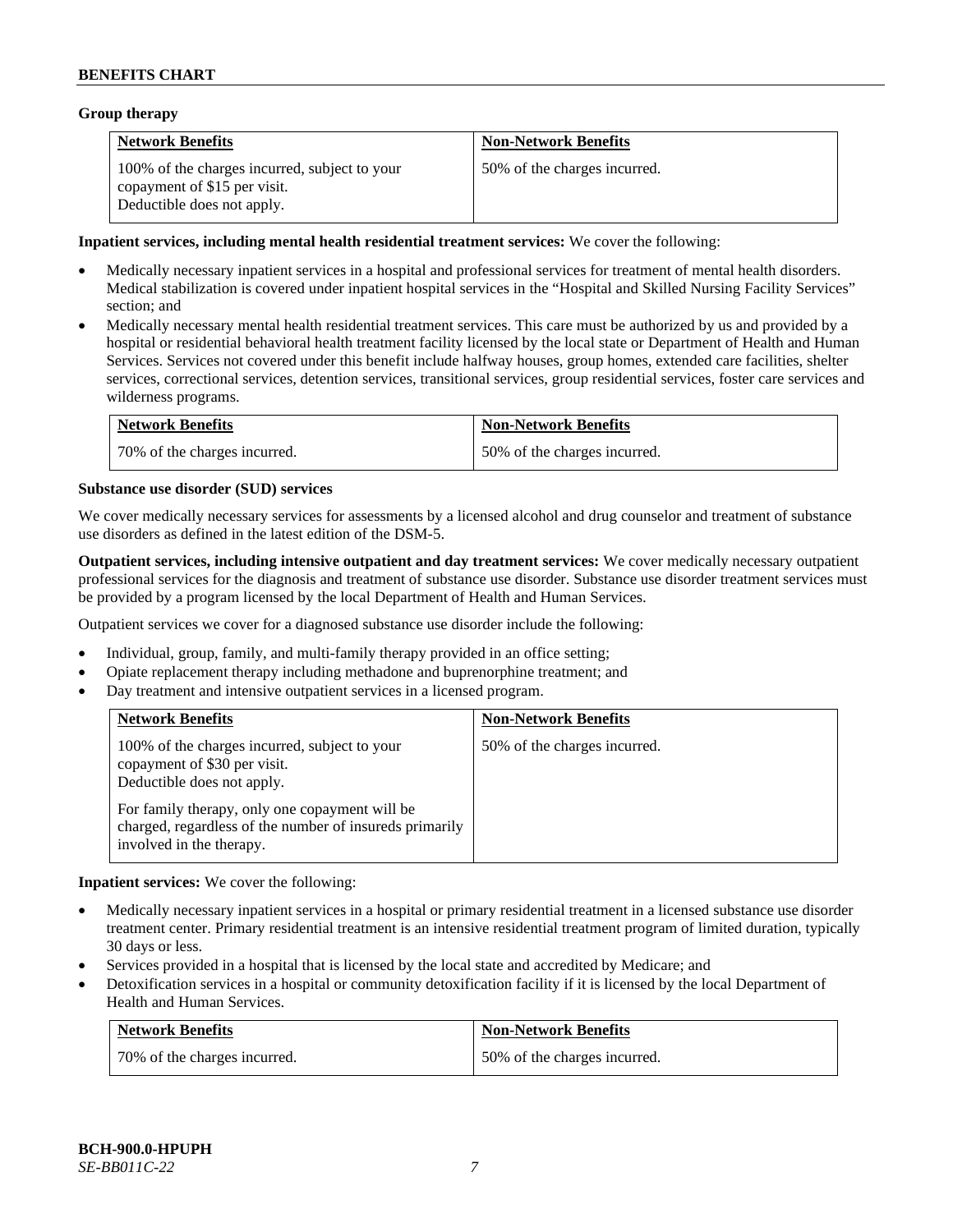### **Not Covered:**

See "Services Not Covered" in the Group Certificate.

### **CHIROPRACTIC SERVICES**

### **Covered Services:**

We cover chiropractic services for rehabilitative care. Chiropractic services are adjustments to any abnormal articulations of the human body, especially those of the spinal column, for the purpose of giving freedom of action to impinged nerves that may cause pain or deranged function.

Massage therapy which is performed in conjunction with other treatment/modalities by a chiropractor, is part of a prescribed treatment plan and is not billed separately is covered.

| <b>Network Benefits</b>                                                                                     | <b>Non-Network Benefits</b>  |
|-------------------------------------------------------------------------------------------------------------|------------------------------|
| 100% of the charges incurred, subject to your<br>copayment of \$30 per visit.<br>Deductible does not apply. | 50% of the charges incurred. |

### **Not Covered:**

- Massage therapy for the purpose of comfort or convenience of the insured.
- See "Services Not Covered" in the Group Certificate.

# **CLINICAL TRIALS**

### **Covered Services:**

We cover certain routine services if you participate in a Phase I, Phase II, Phase III or Phase IV clinical trial that is conducted in relation to the prevention, detection, or treatment of cancer or other life-threatening disease or condition as defined in the Affordable Care Act. We cover routine patient costs for services that would be eligible under this Benefits Chart if the service were provided outside of a clinical trial.

| <b>Network Benefits</b>                              | <b>Non-Network Benefits</b>                          |
|------------------------------------------------------|------------------------------------------------------|
| Coverage level is same as corresponding Network      | Coverage level is same as corresponding Non-Network  |
| Benefits, depending on type of service provided such | Benefits, depending on type of service provided such |
| as Office Visits for Illness or Injury, Inpatient or | as Office Visits for Illness or Injury, Inpatient or |
| <b>Outpatient Hospital Services.</b>                 | <b>Outpatient Hospital Services.</b>                 |

### **Not Covered:**

- The investigative item, device or service itself.
- Items or services that are provided solely to satisfy data collection and analysis needs and that are not used in the direct clinical management of the patient.
- A service that is clearly inconsistent with widely accepted and established standards of care for a particular diagnosis.
- See "Services Not Covered" in the Group Certificate.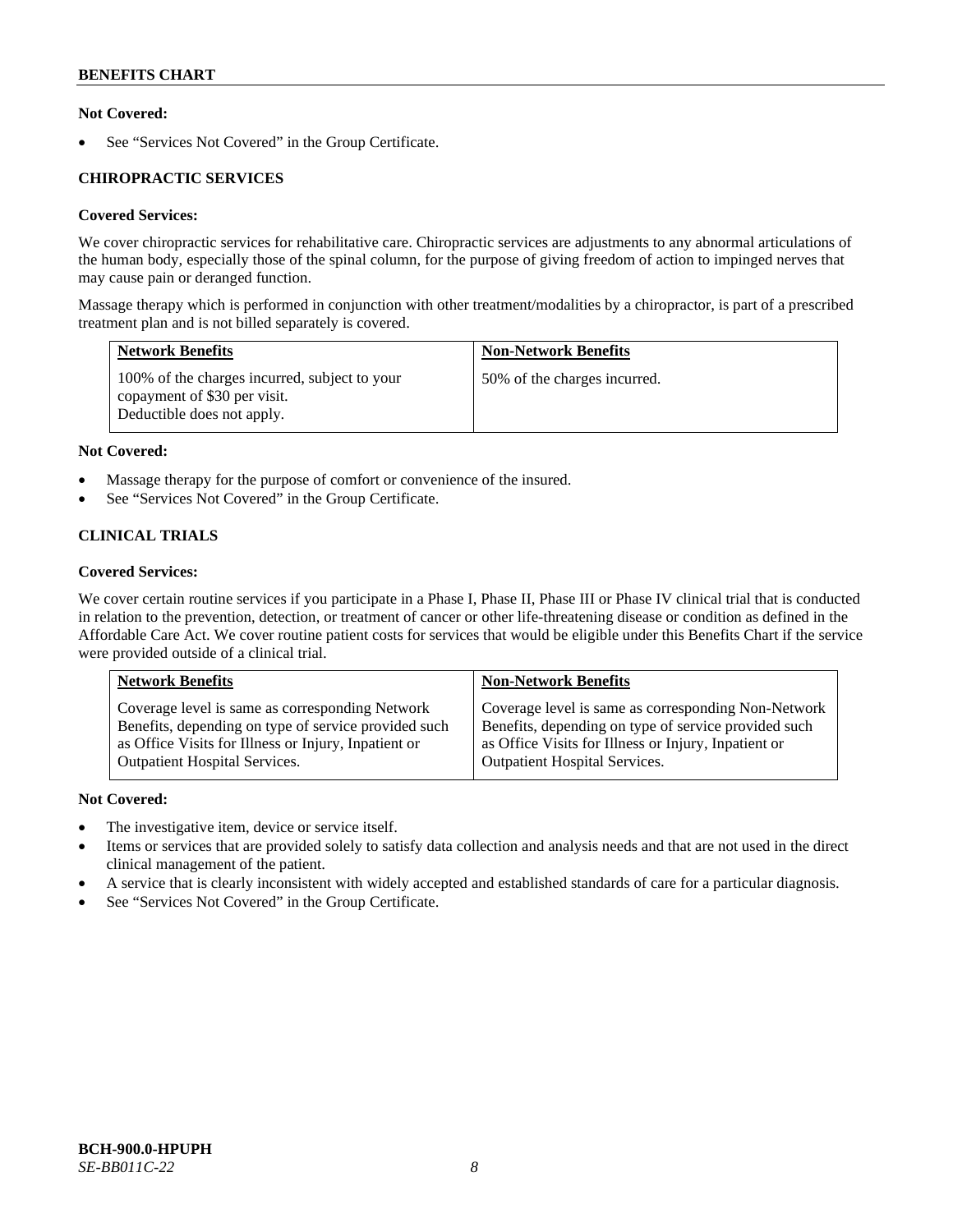### **DENTAL SERVICES**

### **Covered Services:**

We cover services as described below.

**Accidental dental services:** We cover dentally necessary services to treat and restore damage done to sound, natural, unrestored teeth as a result of an accidental injury. Coverage is for damage caused by external trauma to face and mouth only, not for cracked or broken teeth which result from biting or chewing. We cover restorations, root canals, crowns and replacement of teeth lost that are directly related to the accident in which the insured was involved. We cover initial exams, xrays, and palliative treatment including extractions, and other oral surgical procedures directly related to the accident. Subsequent treatment must be initiated within the specified timeframe and must be directly related to the accident. We do not cover restoration and replacement of teeth that are not "sound and natural" at the time of the accident.

Full mouth rehabilitation to correct occlusion (bite) and malocclusion (misaligned teeth not due to the accident) are not covered.

When an implant-supported dental prosthetic treatment is pursued, the accidental dental benefit will be applied to the prosthetic procedure. Benefits are limited to the amount that would be paid toward the placement of a removable dental prosthetic appliance that could be used in the absence of implant treatment. Care must be provided or pre-authorized by a network dentist.

| <b>Network Benefits</b>      | <b>Non-Network Benefits</b>  |
|------------------------------|------------------------------|
| 70% of the charges incurred. | 50% of the charges incurred. |

For all accidental dental services, treatment and/or restoration must be initiated within six months of the date of the injury. Coverage is limited to the initial course of treatment and/or initial restoration. Services must be provided within 24 months of the date of injury to be covered.

### **Medical referral dental services**

**Medically necessary outpatient dental services:** We cover medically necessary outpatient dental services. Coverage is limited to dental services required for treatment of an underlying medical condition, e.g., removal of teeth to complete radiation treatment for cancer of the jaw, cysts and lesions.

| <b>Network Benefits</b>                                                                                     | <b>Non-Network Benefits</b>  |
|-------------------------------------------------------------------------------------------------------------|------------------------------|
| 100% of the charges incurred, subject to your<br>copayment of \$60 per visit.<br>Deductible does not apply. | 50% of the charges incurred. |

**Medically necessary hospitalization and anesthesia for dental care:** We cover medically necessary hospitalization and anesthesia for dental care. This is limited to charges incurred by an insured who: (1) is a child under age five; (2) is severely disabled; (3) has a medical condition, and requires hospitalization or general anesthesia for dental care treatment; or (4) is a child between age five and 12 and care in dental offices has been attempted unsuccessfully and usual methods of behavior modification have not been successful, or when extensive amounts of restorative care, exceeding four appointments, are required. The requirement of a hospital setting must be due to an insured's underlying medical condition. Coverage is limited to facility and anesthesia charges. Anesthesia is covered in a hospital or a dental office. Oral surgeon/dentist professional fees are not covered. The following are examples, though not all-inclusive, of medical conditions which may require hospitalization for dental services: severe asthma, severe airway obstruction or hemophilia. Hospitalization required due to the behavior of the insured or due to the extent of the dental procedure is not covered.

| <b>Network Benefits</b>      | <b>Non-Network Benefits</b>  |
|------------------------------|------------------------------|
| 70% of the charges incurred. | 50% of the charges incurred. |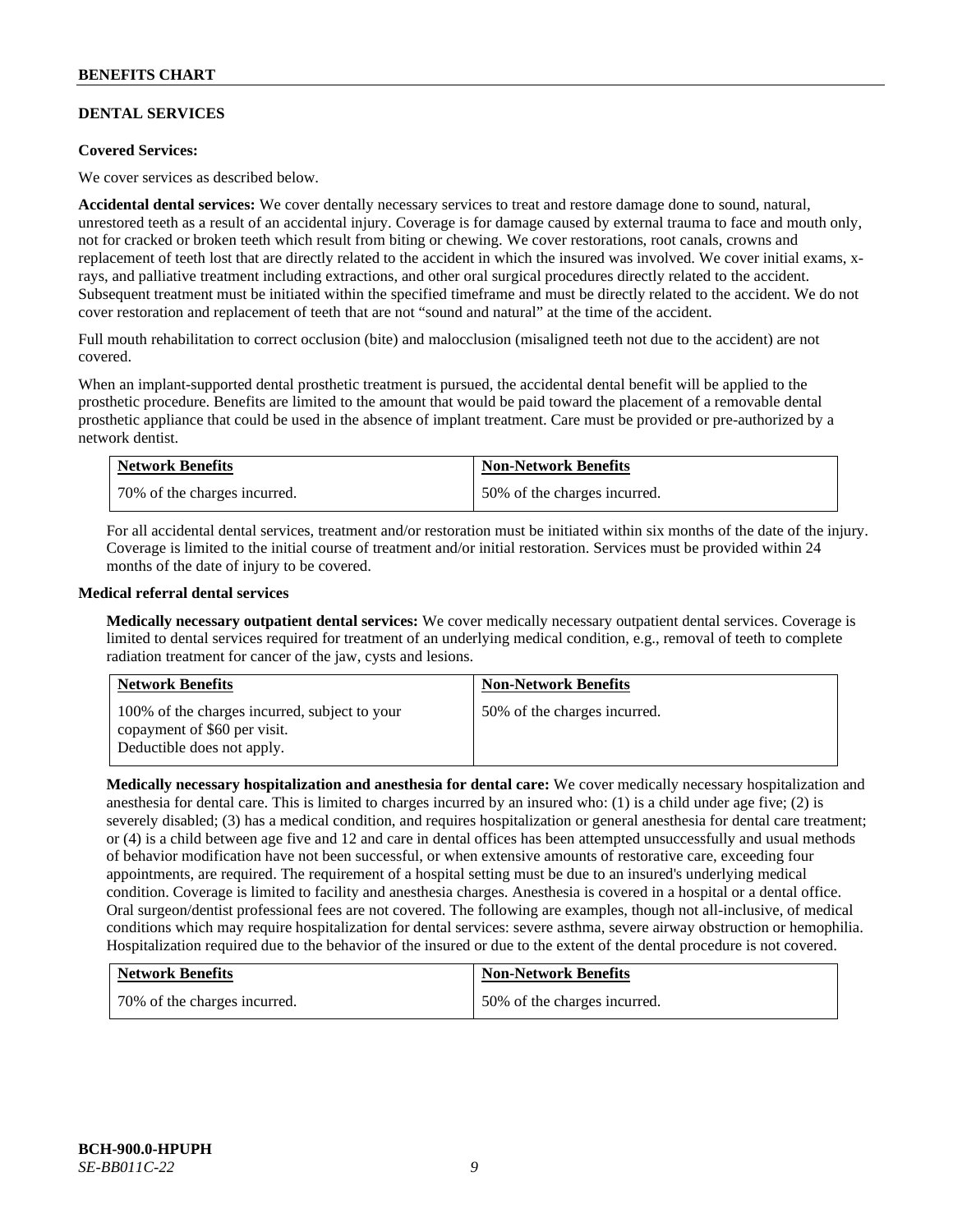**Medical complications of dental care:** We cover medical complications of dental care. Treatment must be medically necessary care and related to medical complications of non-covered dental care, including complications of the head, neck, or substructures.

| <b>Network Benefits</b>                                                                                     | <b>Non-Network Benefits</b>  |
|-------------------------------------------------------------------------------------------------------------|------------------------------|
| 100% of the charges incurred, subject to your<br>copayment of \$60 per visit.<br>Deductible does not apply. | 50% of the charges incurred. |

**Oral surgery:** We cover oral surgery. Coverage is limited to treatment of medical conditions requiring oral surgery, such as treatment of oral neoplasm, non-dental cysts, fracture of the jaws, trauma of the mouth and jaws, and any other oral surgery procedures provided as medically necessary dental services.

| <b>Network Benefits</b>                                                                                     | <b>Non-Network Benefits</b>  |
|-------------------------------------------------------------------------------------------------------------|------------------------------|
| 100% of the charges incurred, subject to your<br>copayment of \$60 per visit.<br>Deductible does not apply. | 50% of the charges incurred. |

**Treatment of cleft lip and cleft palate of a dependent child:** We cover treatment of cleft lip and cleft palate of a dependent child to age 26, including orthodontic treatment and oral surgery directly related to the cleft. Benefits are limited to inpatient or outpatient expenses arising from medical and dental treatment that was scheduled or initiated prior to the dependent turning age 19. Dental services which are not required for the treatment of cleft lip or cleft palate are not covered. If a dependent child covered under the Certificate is also covered under a dental plan which includes orthodontic services, that dental plan shall be considered primary for the necessary orthodontic services. Oral appliances are subject to the same copayment, conditions and limitations as durable medical equipment.

| <b>Network Benefits</b>                                                                                     | <b>Non-Network Benefits</b>  |
|-------------------------------------------------------------------------------------------------------------|------------------------------|
| 100% of the charges incurred, subject to your<br>copayment of \$60 per visit.<br>Deductible does not apply. | 50% of the charges incurred. |

**Treatment of temporomandibular disorder (TMD) and craniomandibular disorder (CMD):** We cover surgical and nonsurgical treatment of temporomandibular disorder (TMD) and craniomandibular disorder (CMD), which is medically necessary care. Dental services which are not required to directly treat TMD or CMD are not covered.

| <b>Network Benefits</b>                                                                                     | <b>Non-Network Benefits</b>  |
|-------------------------------------------------------------------------------------------------------------|------------------------------|
| 100% of the charges incurred, subject to your<br>copayment of \$60 per visit.<br>Deductible does not apply. | 50% of the charges incurred. |

### **Not Covered:**

- Dental treatment, procedures or services not listed in this Benefits Chart.
- Accident related dental services if treatment is (1) provided to teeth which are not sound and natural, (2) to teeth which have been restored, (3) initiated beyond six months from the date of the injury, (4) received beyond the initial treatment or restoration or (5) received beyond 24 months from the date of injury.
- Oral surgery to remove wisdom teeth, except as stated in the pediatric dental amendment.
- Orthognathic treatment or procedures and all related services.
- See "Services Not Covered" in the Group Certificate.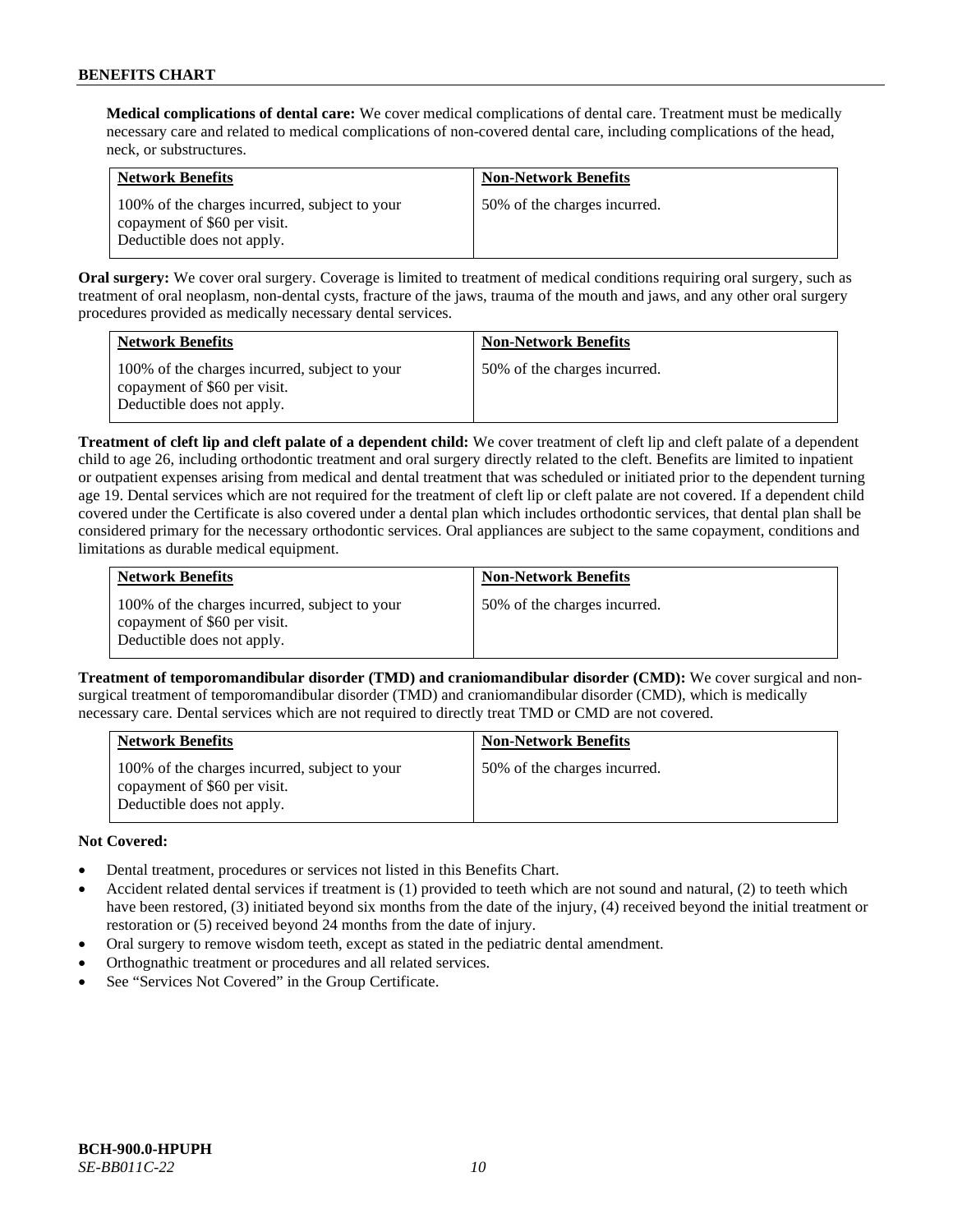### **DIABETES AND HYPERTENSION DISEASE MANAGEMENT PROGRAM**

### **Covered Services:**

If you meet criteria for coverage, you may qualify for the diabetes and/or hypertension disease management program.

The program covers group health coaching which focuses on weight loss, exercise, behavior modification and health education through Omada Health.

| Network Benefits                                            | Non-Network Benefits |
|-------------------------------------------------------------|----------------------|
| 100% of the charges incurred.<br>Deductible does not apply. | Not applicable.      |

### **Not Covered:**

See "Services Not Covered" in the Group Certificate.

# **DIABETIC EQUIPMENT AND SUPPLIES**

### **Covered Services:**

We cover physician prescribed medically appropriate and necessary drugs and supplies used in the management and treatment of diabetes for insureds with gestational, Type I or Type II diabetes including durable diabetic equipment and disposable supplies, as described below.

Certain items are only covered if your condition meets our coverage criteria and obtained through an authorized vendor. For more information on what we cover and any prior authorization requirements, call Member Services or log on to your account at [HealthPartnersUnityPointHealth.com.](https://www.healthpartnersunitypointhealth.com/)

Insulin and medications for diabetes are covered as outpatient drugs under the "Prescription Drug Services" section.

**Pumps and pump supplies.** These include diabetic insulin pumps, diabetic infusion pumps and infusion pump supplies such as infusion sets, tubing, connectors and syringe reservoirs.

| <b>Network Benefits</b>                                                                                              | <b>Non-Network Benefits</b>  |
|----------------------------------------------------------------------------------------------------------------------|------------------------------|
| Pumps received at a pharmacy:<br>70% of the charges incurred.<br>Deductible does not apply.                          | 50% of the charges incurred. |
| Pumps received from a non-pharmacy provider:<br>70% of the charges incurred if purchased from an<br>approved vendor. |                              |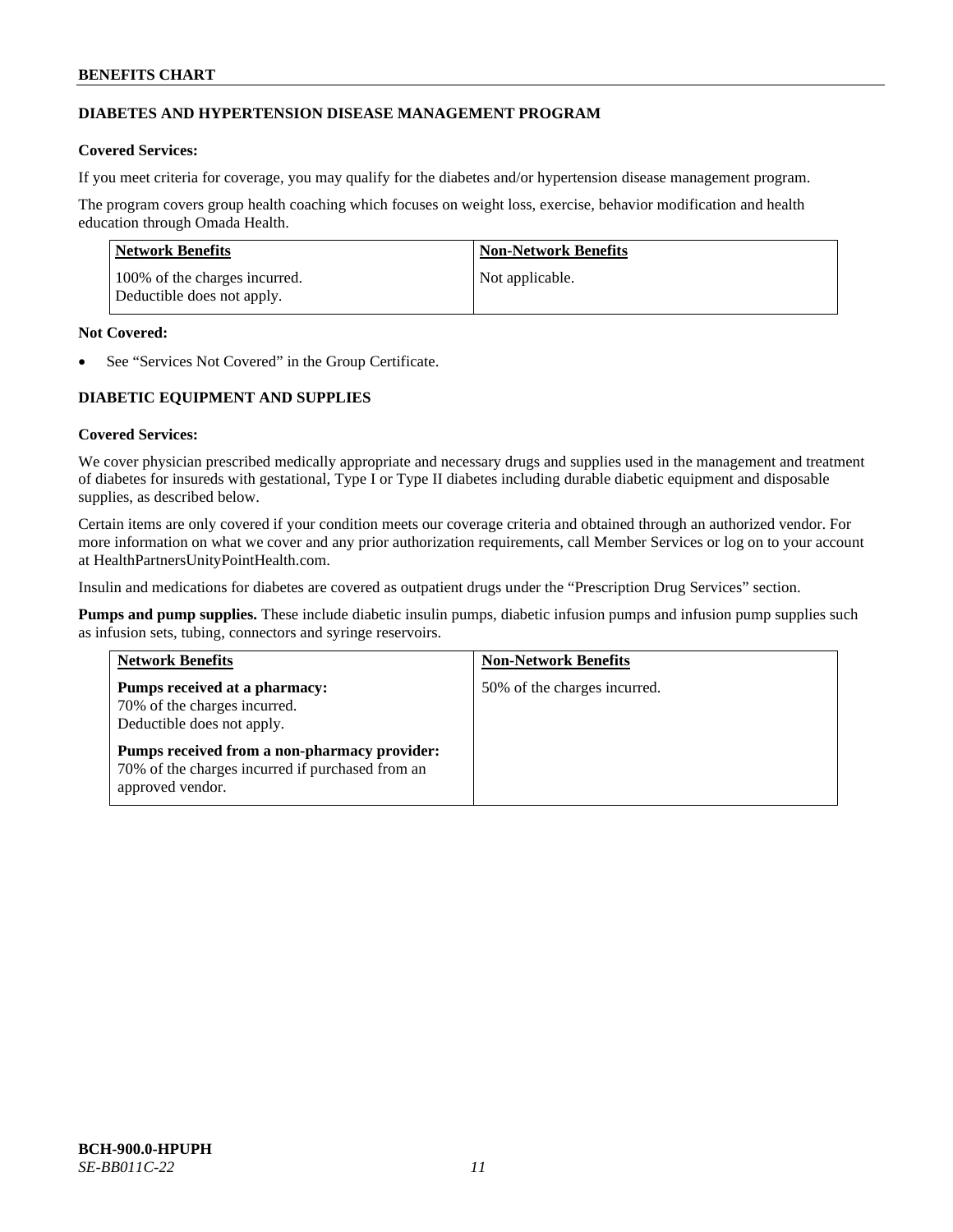#### **All other diabetic durable equipment and supplies**

**Durable diabetic equipment and supplies**. These include continuous glucose monitoring system (CGMS), transmitter, sensors and receivers, diabetic blood glucose monitors and control/calibrating solutions (for checking accuracy or testing equipment and test strips).

**Disposable diabetic supplies.** These are one-time use supplies, including syringes, lancets, lancet devices, blood and urine ketone test strips, and needles.

Certain diabetic supplies and equipment must be purchased at a pharmacy.

| <b>Network Benefits</b>                                                                                              | <b>Non-Network Benefits</b>  |
|----------------------------------------------------------------------------------------------------------------------|------------------------------|
| If received through a pharmacy:<br>70% of the charges incurred.<br>Deductible does not apply.                        | 50% of the charges incurred. |
| If received through a non-pharmacy provider:<br>70% of the charges incurred if purchased from an<br>approved vendor. |                              |

### **Limitations:**

- No more than a 93-day supply of diabetic supplies is covered and dispensed at a time.
- We require that certain diabetic supplies and equipment be purchased at a pharmacy.
- Diabetic supplies and equipment are limited to certain models and brands.
- Durable medical equipment and supplies must be obtained from or repaired by approved vendors.
- Covered services and supplies are based on established medical policies which are subject to periodic review and modification by the medical directors. Our coverage policy for diabetic supplies includes information on our required models and brands. These medical policies (medical coverage criteria) are available by calling Member Services, or logging on to your account a[t HealthPartnersUnityPointHealth.com.](https://www.healthpartnersunitypointhealth.com/)

### **Not Covered:**

- Replacement or repair of any covered items, if the items are (i) damaged or destroyed by misuse, abuse or carelessness, (ii) lost; or (iii) stolen.
- Duplicate or similar items.
- Labor and related charges for repair of any covered items which are more than the cost of replacement by an approved vendor.
- Batteries for monitors and equipment.
- Sales tax, mailing, delivery charges, service call charges.
- See "Services Not Covered" in the Group Certificate.

### **DIAGNOSTIC IMAGING SERVICES**

#### **Covered Services:**

We cover diagnostic imaging, when ordered by a provider and provided in a clinic or outpatient hospital facility.

To see the benefit level for inpatient hospital or skilled nursing facility services, see benefits under "Inpatient Hospital and Skilled Nursing Facility Services."

### **Outpatient magnetic resonance imaging (MRI) and computed tomography (CT)**

| <b>Network Benefits</b>      | <b>Non-Network Benefits</b>  |
|------------------------------|------------------------------|
| 70% of the charges incurred. | 50% of the charges incurred. |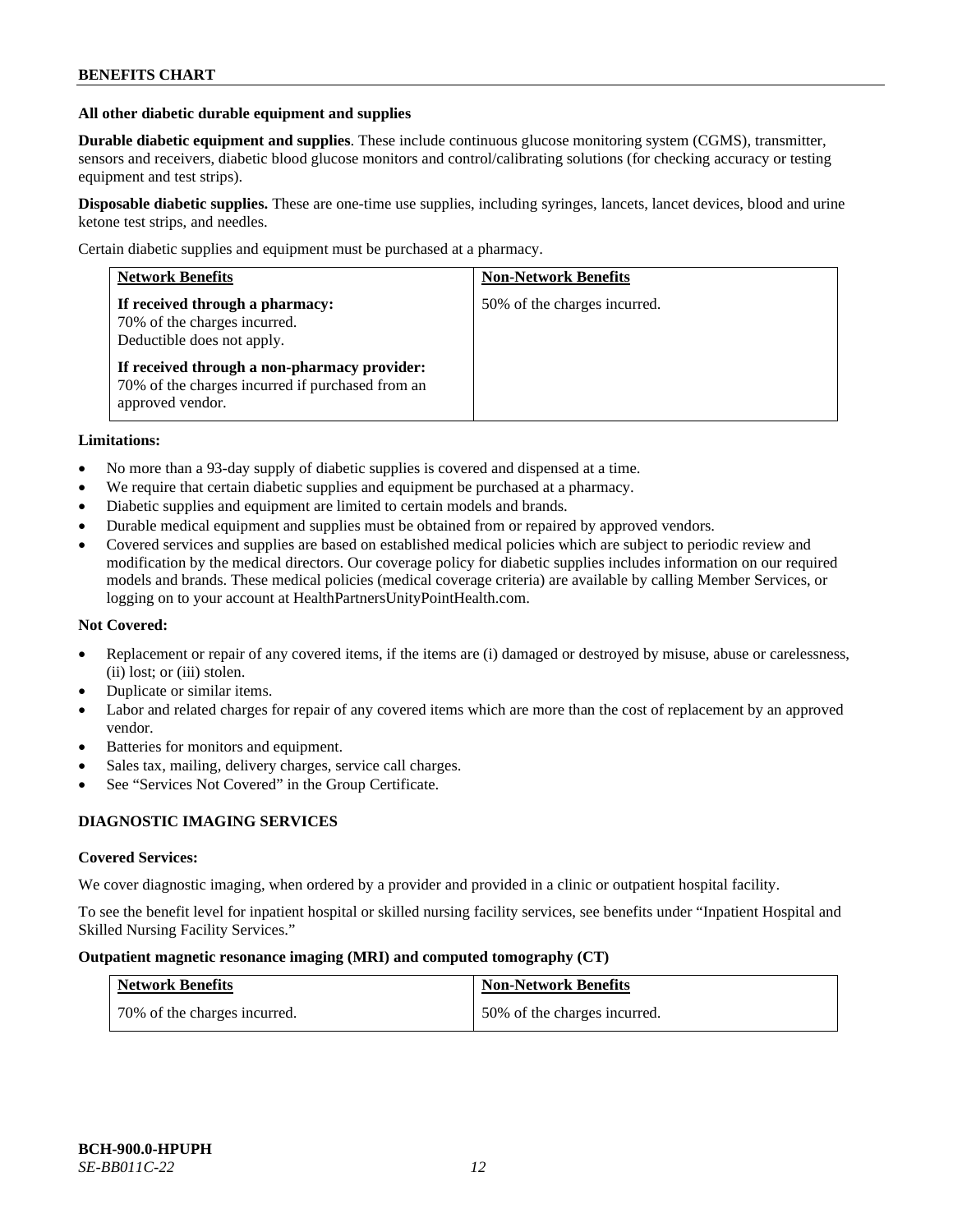#### **All other outpatient diagnostic imaging services**

#### **Services for illness or injury**

| <b>Network Benefits</b>                                    | <b>Non-Network Benefits</b>  |
|------------------------------------------------------------|------------------------------|
| 70% of the charges incurred.<br>Deductible does not apply. | 50% of the charges incurred. |

### **Preventive services (MRI/CT procedures are not considered preventive)**

Diagnostic imaging services associated with preventive services are covered at the benefit level shown in the "Preventive Services" section of this Benefits Chart.

# **Not Covered:**

See "Services Not Covered" in the Group Certificate.

# **DURABLE MEDICAL EQUIPMENT, PROSTHETICS, ORTHOTICS AND SUPPLIES**

#### **Covered Services:**

We cover equipment and services, as described below.

We cover durable medical equipment and services, prosthetics, orthotics, and supplies, subject to the limitations below, including certain disposable supplies and enteral feedings.

We cover special dietary treatment for phenylketonuria (PKU) and oral amino acid based elemental formula if it meets our medical coverage criteria.

Diabetic equipment and supplies are covered under the "Diabetic Equipment and Supplies" section of this Benefits Chart.

### **Special dietary treatment for Phenylketonuria (PKU) if it meets our medical coverage criteria**

| <b>Network Benefits</b>                                    | <b>Non-Network Benefits</b>  |
|------------------------------------------------------------|------------------------------|
| 70% of the charges incurred.<br>Deductible does not apply. | 50% of the charges incurred. |

### **Oral amino acid based elemental formula if it meets our medical coverage criteria**

| <b>Network Benefits</b>        | <b>Non-Network Benefits</b>  |
|--------------------------------|------------------------------|
| 1 70% of the charges incurred. | 50% of the charges incurred. |

### **Prosthetic limb devices to replace in whole or in part, an arm or leg**

| <b>Network Benefits</b>                                    | <b>Non-Network Benefits</b>  |
|------------------------------------------------------------|------------------------------|
| 80% of the charges incurred.<br>Deductible does not apply. | 50% of the charges incurred. |

#### **All other durable medical equipment, prosthetics, orthotics and supplies**

| <b>Network Benefits</b>      | <b>Non-Network Benefits</b>  |
|------------------------------|------------------------------|
| 70% of the charges incurred. | 50% of the charges incurred. |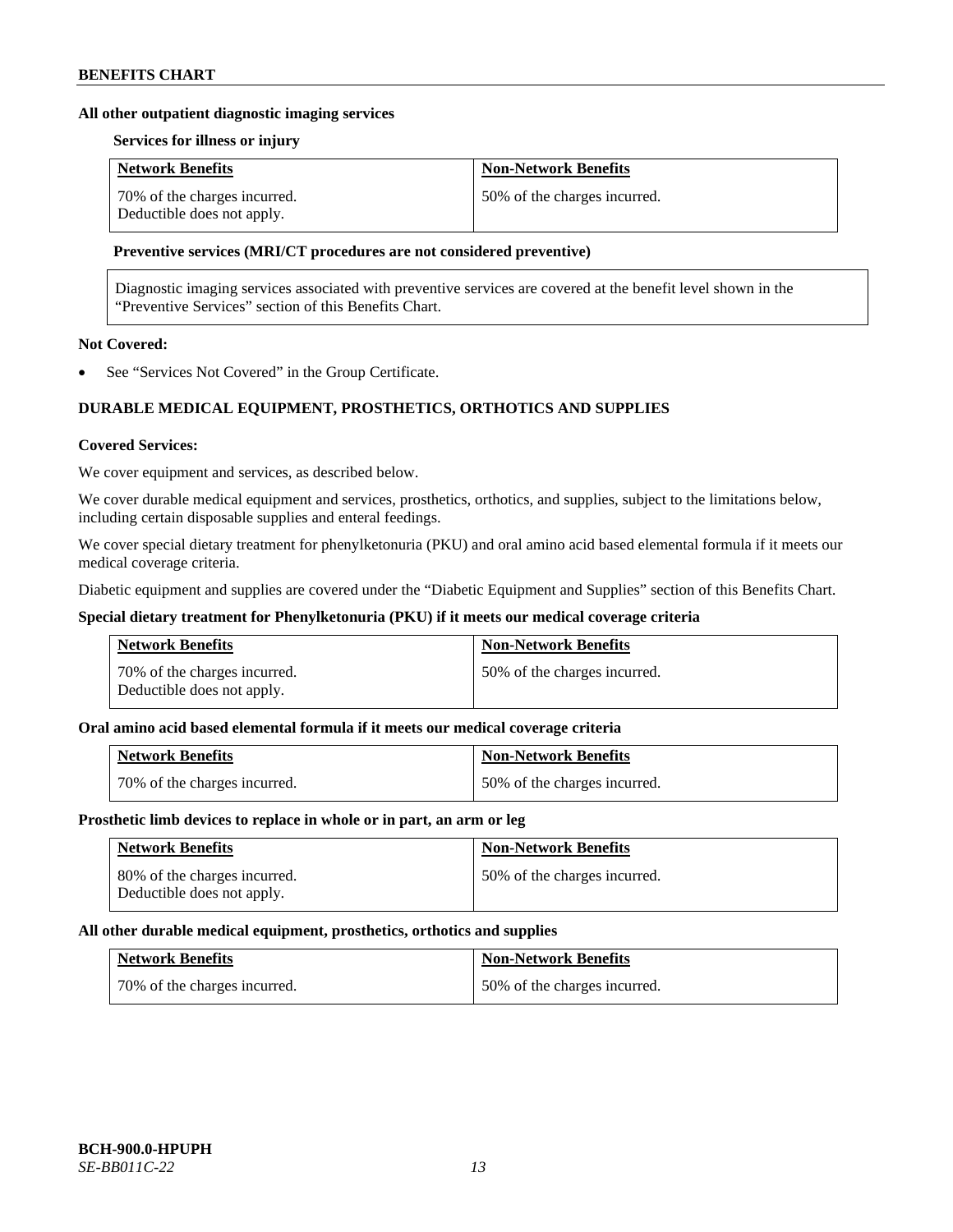### **Limitations:**

Coverage of durable medical equipment is limited by the following:

- Payment will not exceed the cost of an alternate piece of equipment or service that is effective and medically necessary.
- For prosthetic benefits, other than oral appliances for cleft lip and cleft palate, payment will not exceed the cost of an alternate piece of equipment or service that is effective, medically necessary and enables insureds to conduct standard activities of daily living.
- We reserve the right to determine if an item will be approved for rental vs. purchase.
- Durable medical equipment and supplies must be obtained from or repaired by approved vendors.
- Covered services and supplies are based on established medical policies which are subject to periodic review and modification by the medical or dental directors. Our coverage policy for diabetic supplies includes information on our required models and brands. These medical policies (medical coverage criteria) are available by calling Member Services, or logging on to your account at [HealthPartnersUnityPointHealth.com.](https://www.healthpartnersunitypointhealth.com/)

### **Not Covered:**

Items which are not eligible for coverage include, but are not limited to:

- Replacement or repair of any covered items, if the items are (i) damaged or destroyed by misuse, abuse or carelessness, (ii) lost; or (iii) stolen.
- Duplicate or similar items.
- Labor and related charges for repair of any covered items which are more than the cost of replacement by an approved vendor.
- Sales tax, mailing, delivery charges, service call charges.
- Items which are primarily educational in nature or for hygiene, vocation, comfort, convenience or recreation.
- Communication aids or devices: equipment to create, replace or augment communication abilities including, but not limited to, speech processors, receivers, communication boards, or computer or electronic assisted communication.
- Hearing aids (implantable and external, including osseointegrated or bone anchored) and their fitting. This exclusion does not apply to cochlear implants.
- Eyeglasses, contact lenses and their fitting, measurement and adjustment, except as specifically described in this Benefits Chart.
- Hair prostheses (wigs).
- Household equipment which primarily has customary uses other than medical, such as, but not limited to, exercise cycles, air purifiers, central or unit air conditioners, water purifiers, non-allergenic pillows, mattresses or waterbeds.
- Household fixtures including, but not limited to, escalators or elevators, ramps, swimming pools and saunas.
- Modifications to the structure of the home including, but not limited to, wiring, plumbing or charges for installation of equipment.
- Vehicle, car or van modifications including, but not limited to, hand brakes, hydraulic lifts and car carrier.
- Rental equipment while owned equipment is being repaired by non-contracted vendors, beyond one month rental of medically necessary equipment.
- Other equipment and supplies, including but not limited to assistive devices, that we determine are not eligible for coverage.
- See "Services Not Covered" in the Group Certificate.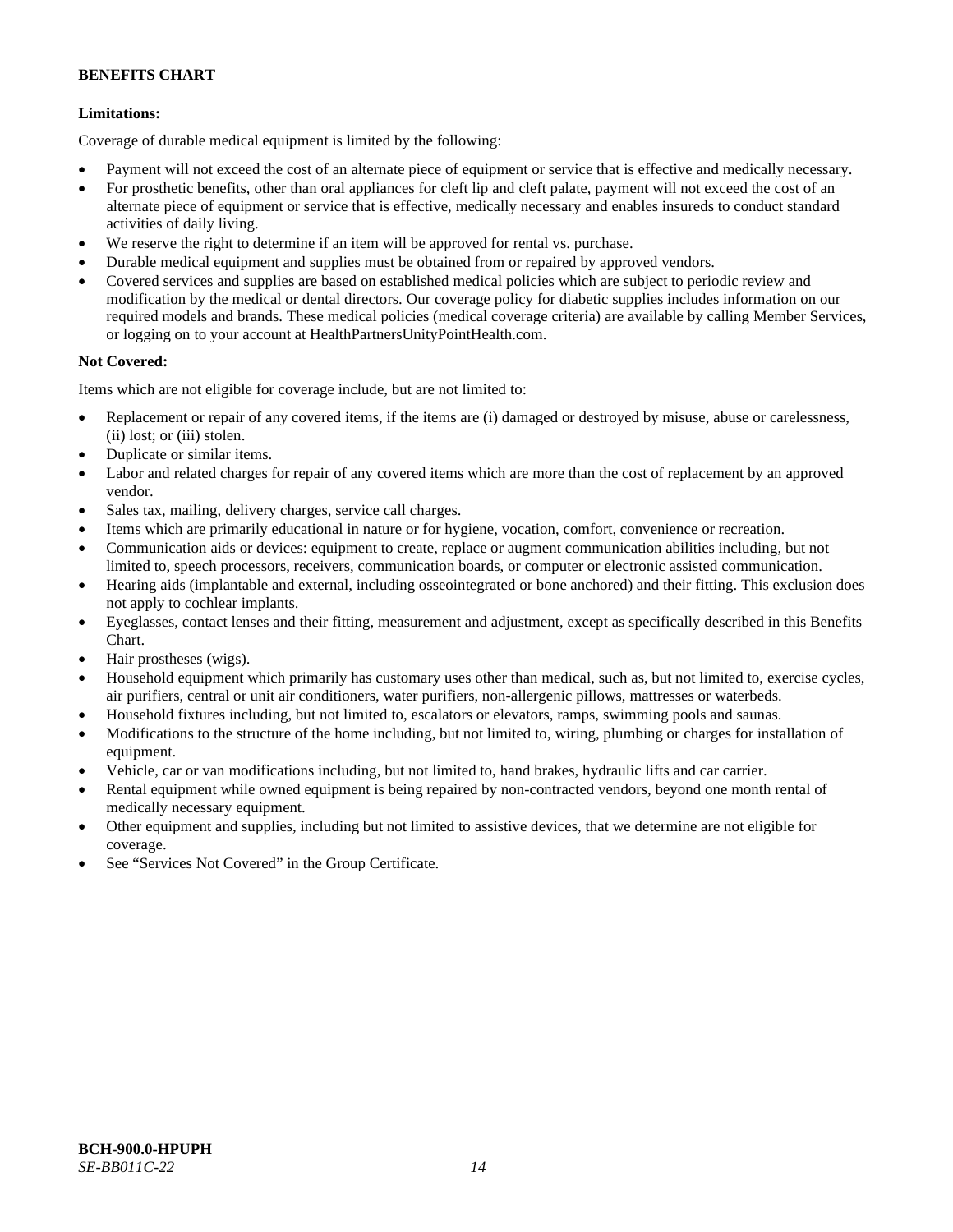### **EMERGENCY AND URGENTLY NEEDED CARE SERVICES**

### **Covered Services:**

We cover services for emergency care and urgently needed care if the services are otherwise eligible for coverage under this Benefits Chart.

**Urgently needed care.** These are services to treat an unforeseen illness or injury, which are required in order to prevent a serious deterioration in your health, and which cannot be delayed until the next available clinic or office hours.

#### **Urgently needed care at clinics**

| <b>Network Benefits</b>                                                                                     | <b>Non-Network Benefits</b> |
|-------------------------------------------------------------------------------------------------------------|-----------------------------|
| 100% of the charges incurred, subject to your<br>copayment of \$60 per visit.<br>Deductible does not apply. | See Network Benefits.       |

**Emergency care.** These are services to treat: (1) the sudden, unexpected onset of illness or injury which, if left untreated or unattended until the next available clinic or office hours, would result in hospitalization, or (2) a condition requiring professional health services immediately necessary to preserve life or stabilize health, or with respect to a pregnant woman having contractions, that there is inadequate time to safely transfer the woman to another hospital for delivery or that a transfer may pose a threat to the health or safety of the woman or unborn child. Emergency care includes emergency services as defined in Division BB, Title I, Section 102 of the Consolidated Appropriations Act of 2021. Emergency care also includes an immediate response service available on a 24-hour, seven-day-a-week basis for each child, or person, having a psychiatric crisis, a mental health crisis, or a mental health emergency.

When reviewing claims for coverage of emergency services, our medical director will take into consideration a reasonable layperson's belief that the circumstances required immediate medical care that could not wait until the next working day or next available clinic appointment.

Under the No Surprises Act, Non-Network emergency care providers may not bill patients for more than their cost-sharing responsibility for the corresponding Network service

#### **Emergency care in a hospital emergency room, including professional services of a physician**

| <b>Network Benefits</b>      | <b>Non-Network Benefits</b> |
|------------------------------|-----------------------------|
| 70% of the charges incurred. | See Network Benefits.       |

**Inpatient emergency care in a hospital, including post-stabilization services as required under the federal No Surprises Act and its implementing regulations**

| <b>Network Benefits</b>      | <b>Non-Network Benefits</b> |
|------------------------------|-----------------------------|
| 70% of the charges incurred. | See Network Benefits.       |

### **Not Covered:**

See "Services Not Covered" in the Group Certificate.

# **GENE THERAPY**

### **Covered Services:**

We cover gene therapy treatment that meets our current medical coverage criteria.

| <b>Network Benefits</b>                                                                                                                                                                                  | <b>Non-Network Benefits</b> |
|----------------------------------------------------------------------------------------------------------------------------------------------------------------------------------------------------------|-----------------------------|
| Coverage level is same as corresponding Network<br>Benefits, depending on type of service provided, such<br>as Office Visits for Illness or Injury, Inpatient or<br><b>Outpatient Hospital Services.</b> | No coverage.                |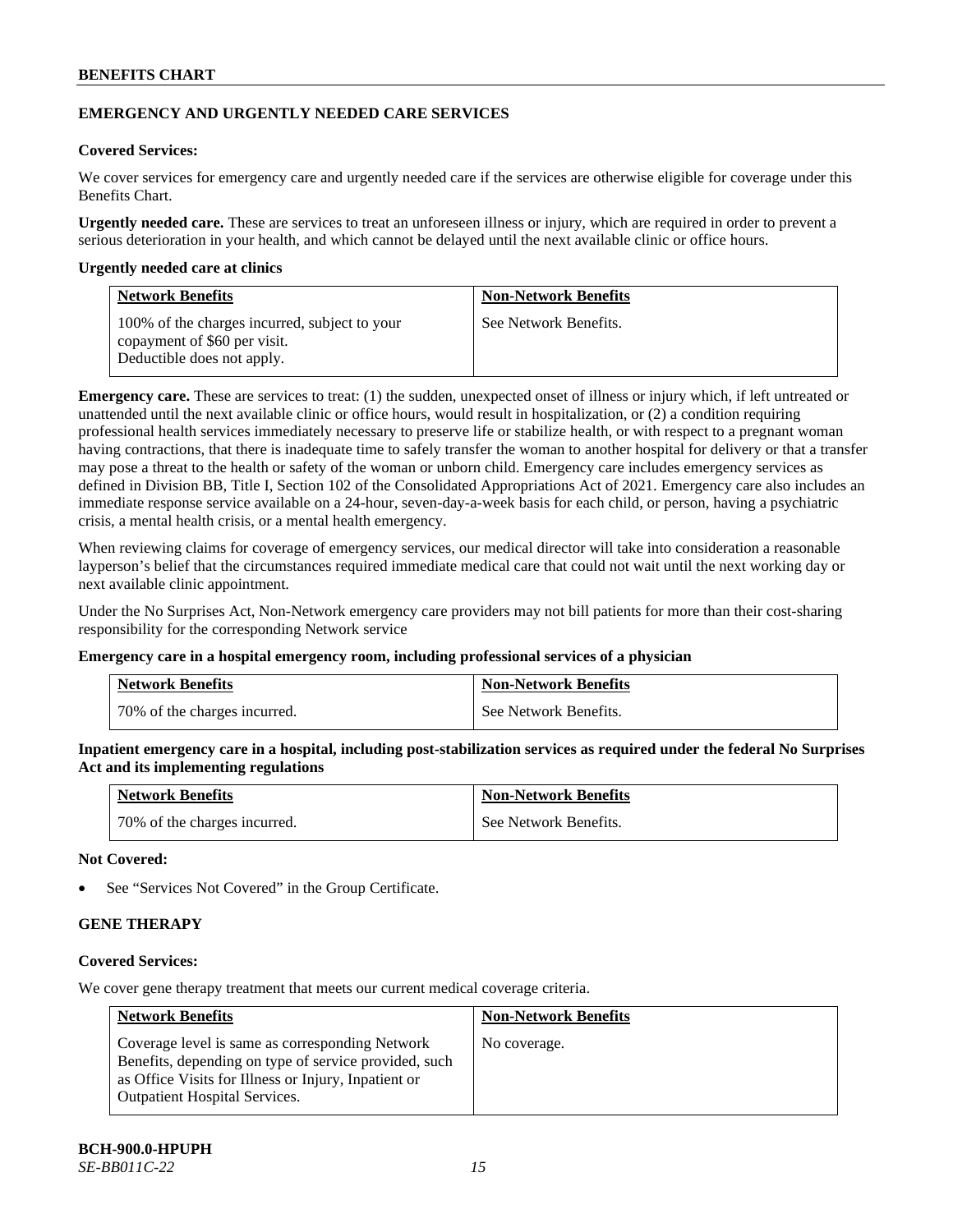### **Limitations:**

- Gene therapy must be provided by a designated provider.
- Specific types of gene therapy are limited to therapies and conditions specified in our medical coverage criteria.

### **Not Covered:**

See "Services Not Covered" in the Group Certificate.

# **HEALTH EDUCATION**

### **Covered Services:**

We cover education for preventive services and education for the management of chronic health problems (such as diabetes). Coverage includes medical nutrition therapy, that is provided by a certified, registered, or licensed health care professional working in a program consistent with the national standards of diabetes self-management education as established by the American Diabetes Association.

| <b>Network Benefits</b>                                     | <b>Non-Network Benefits</b>  |
|-------------------------------------------------------------|------------------------------|
| 100% of the charges incurred.<br>Deductible does not apply. | 50% of the charges incurred. |

### **Not Covered:**

See "Services Not Covered" in the Group Certificate.

# **HOME HEALTH SERVICES**

### **Covered Services:**

We cover the following services:

- Skilled nursing treatment in the home intended to provide a safe transition from other levels of care;
- Physical therapy, occupational therapy, speech therapy, respiratory therapy and other therapeutic services;
- Non-routine prenatal and postnatal services;
- Routine postnatal well child visits as described in the coverage criteria;
- Phototherapy services for newborns;
- Home health aide services and other eligible home health services when provided in your home if you are homebound (i.e., unable to leave home without considerable effort due to a medical condition). Lack of transportation does not constitute homebound status. For phototherapy services for newborns and high risk prenatal services, supplies and equipment are included;
- Total parenteral nutrition/intravenous ("TPN/IV") therapy, equipment, supplies and drugs in connection with IV therapy. IV line care kits are covered under Durable Medical Equipment. You do not need to be homebound to receive total parenteral nutrition/intravenous ("TPN/IV") therapy.
- Palliative care benefits. Palliative care includes symptom management, education and establishing goals of care. We waive the requirement that you be homebound for a limited number of home visits for palliative care (as shown in this Benefits Chart), if you have a life-threatening, non-curable condition which has a prognosis of survival of two years or less. Additional palliative care visits are eligible under the home health services benefit if you are homebound and meet all other requirements defined in this section.

Home health services are eligible and covered only when:

- medically necessary; and
- provided as rehabilitative care, terminal care or maternity care; and
- ordered by a physician, and included in the written home care plan.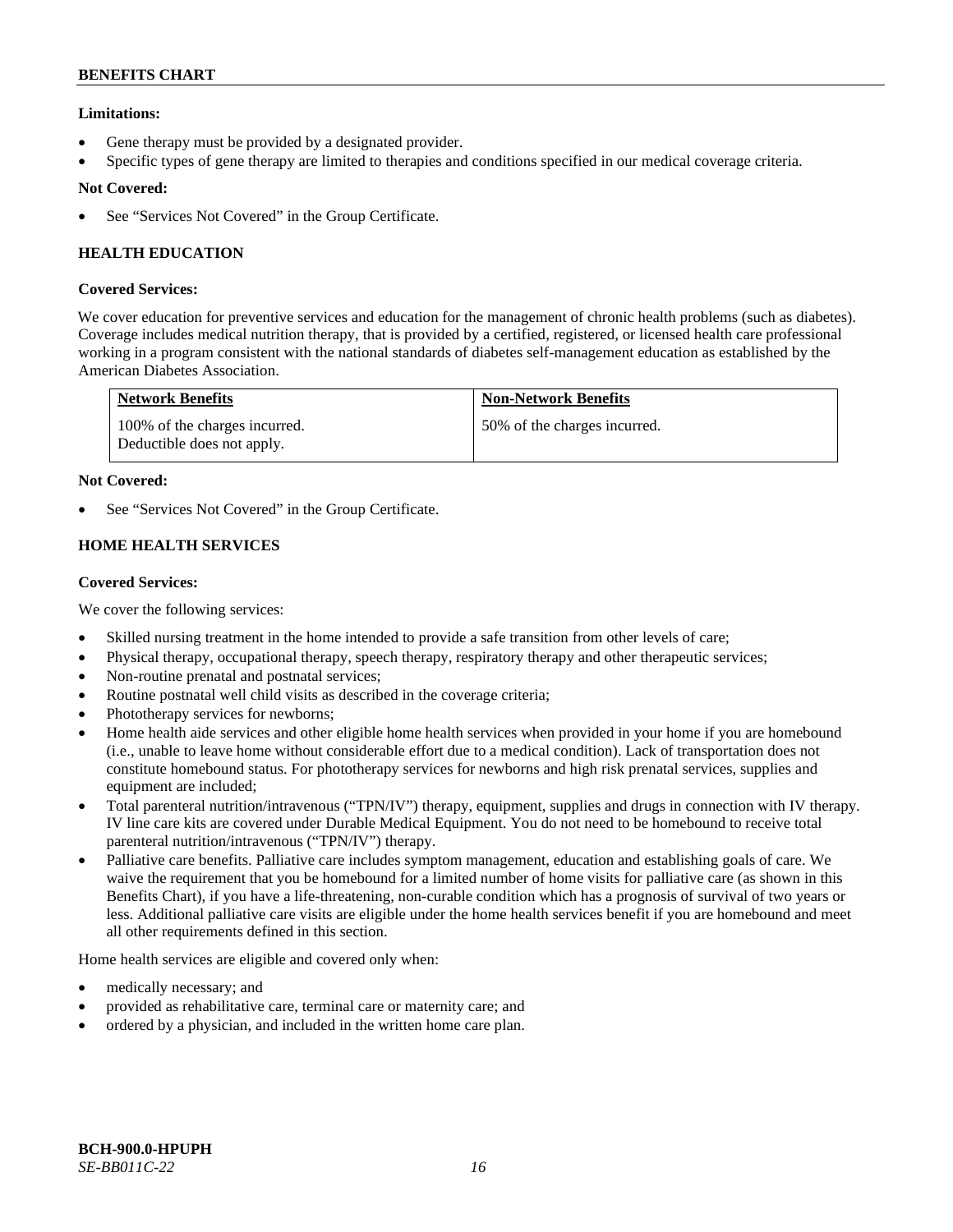### **Physical therapy, occupational therapy, speech therapy, respiratory therapy, home health aide services and palliative care**

| <b>Network Benefits</b>                                                                                     | <b>Non-Network Benefits</b>  |
|-------------------------------------------------------------------------------------------------------------|------------------------------|
| 100% of the charges incurred, subject to your<br>copayment of \$30 per visit.<br>Deductible does not apply. | 50% of the charges incurred. |

If more than one home health visit occurs in a day, a separate copayment applies to each. For example, if an occupational therapist and a physical therapist visit an insured in the same day, a separate copayment will be charged for each visit.

#### **TPN/IV therapy, skilled nursing services, non-routine prenatal/postnatal services and phototherapy**

| <b>Network Benefits</b>                                     | <b>Non-Network Benefits</b>  |
|-------------------------------------------------------------|------------------------------|
| 100% of the charges incurred.<br>Deductible does not apply. | 50% of the charges incurred. |

#### **Routine postnatal well child visit**

| <b>Network Benefits</b>                                     | <b>Non-Network Benefits</b>  |
|-------------------------------------------------------------|------------------------------|
| 100% of the charges incurred.<br>Deductible does not apply. | 50% of the charges incurred. |

#### **Limitations:**

- Home health services are not provided as a substitute for a primary caregiver in the home or as relief (respite) for a primary caregiver in the home. We will not reimburse family members or residents in your home for the above services.
- A service shall not be considered a skilled nursing service merely because it is performed by, or under the direct supervision of, a licensed nurse. Where a service (such as tracheotomy suctioning or ventilator monitoring) or like services, can be safely and effectively performed by a non-medical person (or self-administered), without the direct supervision of a licensed nurse, the service shall not be regarded as a skilled nursing service, whether or not a skilled nurse actually provides the service. The unavailability of a competent person to provide a non-skilled service shall not make it a skilled service when a skilled nurse provides it. Only the skilled nursing component of so-called "blended" services (i.e. services which include skilled and non-skilled components) are covered under this Benefits Chart.

#### **Not Covered:**

- Financial or legal counseling services.
- Housekeeping or meal services in your home.
- Services provided by a family member or enrollee, or a resident in the enrollee's home.
- Vocational rehabilitation and recreational or educational therapy. Recreation therapy is therapy provided solely for the purpose of recreation, including but not limited to: (a) requests for physical therapy or occupational therapy to improve athletic ability, and (b) braces or guards to prevent sports injuries.
- See "Services Not Covered" in the Group Certificate.

### **HOSPICE SERVICES**

#### **Applicable definitions:**

**Part-time.** This is up to two hours of service per day, more than two hours is considered continuous care.

**Continuous care.** This is from two to twelve hours of service per day provided by a registered nurse, licensed practical nurse, or home health aide, during a period of crisis in order to maintain a terminally ill patient at home.

**Appropriate facility.** This is a nursing home, hospice residence, or other inpatient facility.

**Custodial care related to hospice services.** This means providing assistance in the activities of daily living and the care needed by a terminally ill patient which can be provided by primary caregiver (i.e., family member or friend) who is responsible for the patient's home care.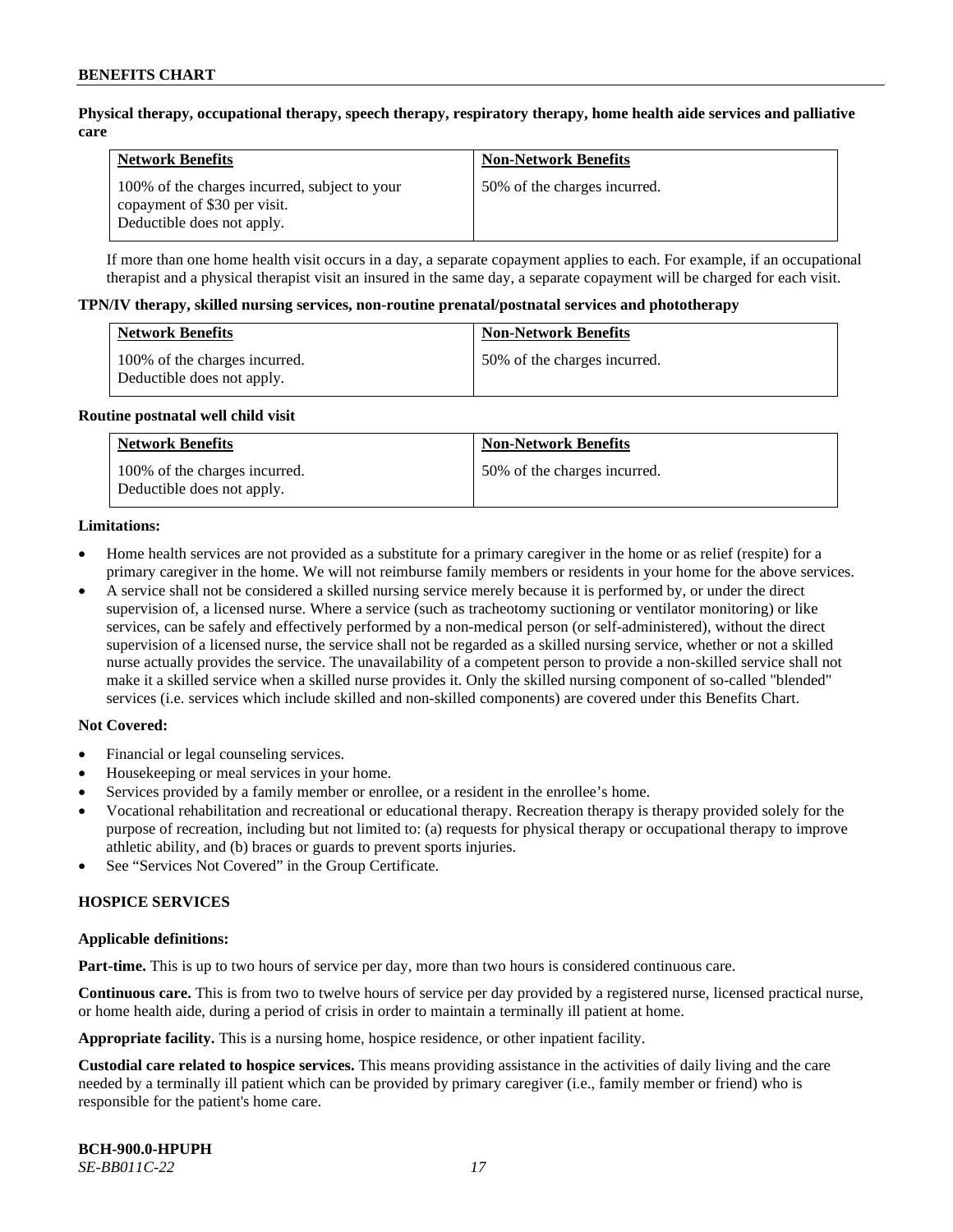### **Covered Services:**

**Hospice program.** We cover the services described below if you are terminally ill and accepted as a hospice program participant. You must meet the eligibility requirements of the program, and elect to receive services through the hospice program. If you elect to receive hospice services, you do so in lieu of curative treatment for your terminal illness for the period you are enrolled in the hospice program.

**Eligibility:** In order to be eligible to be enrolled in the hospice program, you must: (1) be a terminally ill patient (prognosis of six months or less); (2) have chosen a palliative treatment focus (i.e., emphasizing comfort and supportive services rather than treatment attempting to cure the disease or condition); and (3) continue to meet the terminally ill prognosis as reviewed by our medical director or his or her designee over the course of care. You may withdraw from the hospice program at any time.

**Eligible services:** Hospice services include the following services provided in accordance with an approved hospice treatment plan.

- Inpatient services: We cover inpatient services in a hospice facility.
- Home health services:
	- o Part-time care provided in your home by an interdisciplinary hospice team (which may include a physician, nurse, social worker, and spiritual counselor) and medically necessary home health services are covered.
	- One or more periods of continuous care in your home or in a setting which provides day care for pain or symptom management, when medically necessary, will be covered.
- Other services:
	- o Respite care is covered for care in your home or in an appropriate facility, to give your primary caregivers (i.e., family members or friends) rest and/or relief when necessary in order to maintain a terminally ill patient at home.
	- o Medically necessary medications for pain and symptom management.
	- o Semi-electric hospital beds and other durable medical equipment are covered.
	- o Emergency and non-emergency care is covered.

| <b>Network Benefits</b>      | <b>Non-Network Benefits</b>  |
|------------------------------|------------------------------|
| 70% of the charges incurred. | 50% of the charges incurred. |

Respite care is limited to five episodes, up to five days per episode. Inpatient hospice services are limited to 15 days per lifetime.

#### **Not Covered:**

- Financial or legal counseling services.
- Housekeeping or meal services in your home.
- Custodial or maintenance care related to hospice services, whether provided in the home or in a nursing home.
- Any service not specifically described as covered services under this hospice services benefits.
- Any services provided by members of your family or residents in your home.
- See "Services Not Covered" in the Group Certificate.

### **HOSPITAL AND SKILLED NURSING FACILITY SERVICES**

#### **Covered Services:**

We cover services as described below.

#### **Medical or surgical hospital services**

**Inpatient hospital services:** We cover the following medical or surgical services, for the treatment of acute illness or injury, which require the level of care only provided in an acute care facility. These services must be authorized by a physician.

Inpatient hospital services include: room and board; the use of operating or maternity delivery rooms; intensive care facilities; newborn nursery facilities; general nursing care, anesthesia, laboratory and diagnostic imaging services, reconstructive surgery, radiation therapy, physical therapy, prescription drugs or other medications administered during treatment, blood and blood products (unless replaced), and blood derivatives, and other diagnostic or treatment related hospital services; physician and other professional medical and surgical services provided while in the hospital, including gender confirmation surgery that meets medical coverage criteria.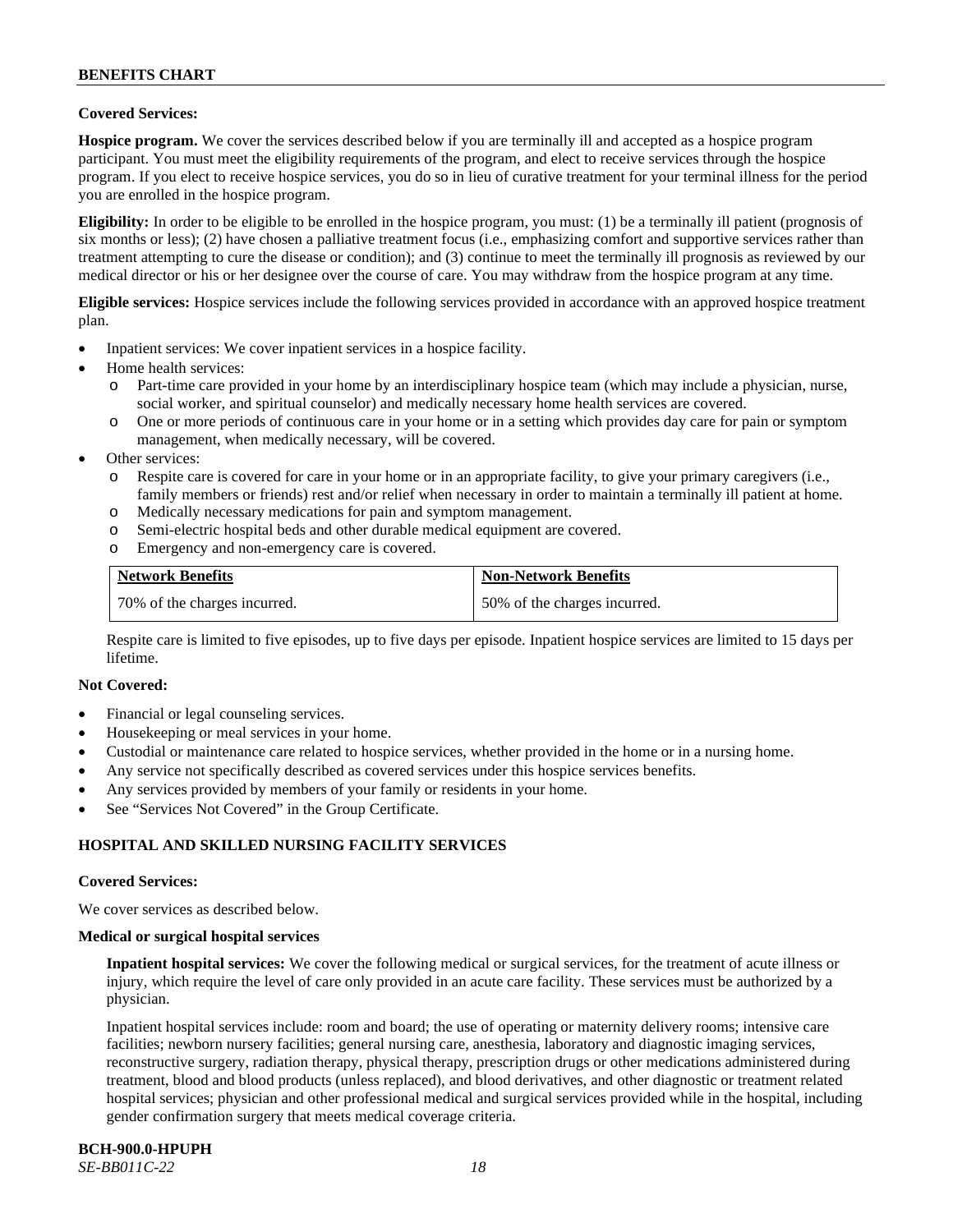Services for items for personal convenience, such as television rental, are not covered.

Group health plans and health insurance issuers generally may not, under Federal law, restrict benefits for any hospital length of stay in connection with childbirth for the mother of newborn child to less than 48 hours following a vaginal delivery, or less than 96 hours following a caesarean section, excluding day of delivery. However, Federal law generally does not prohibit the mother's or newborn's attending provider, after consulting with the mother, from discharging the mother or her newborn earlier than 48 hours (or 96 hours as applicable). In any case plans and issuers may not, under Federal law, require that a provider obtain authorization from the plan or the insurance issuer for prescribing a length of stay not in excess of 48 hours (or 96 hours). A post-discharge follow-up visit is covered under the "Home Health Services" section under "Routine postnatal well child visit".

| <b>Network Benefits</b>      | <b>Non-Network Benefits</b>  |
|------------------------------|------------------------------|
| 70% of the charges incurred. | 50% of the charges incurred. |

Each insured's admission or confinement, including that of a newborn child, is separate and distinct from the admission or confinement of any other insured.

**Outpatient hospital, ambulatory care or surgical facility services:** We cover the following medical and surgical services, for diagnosis or treatment of illness or injury on an outpatient basis. These services must be authorized by a physician.

Outpatient services include: use of operating rooms, maternity delivery rooms or other outpatient departments, rooms or facilities; and the following outpatient services: general nursing care, anesthesia, laboratory and diagnostic imaging services, reconstructive surgery, dialysis, radiation therapy, physical therapy, drugs administered during treatment, blood and blood products (unless replaced), and blood derivatives, and other diagnostic or treatment related outpatient services; physician and other professional medical and surgical services provided while an outpatient, including gender confirmation surgery that meets medical coverage criteria.

To see the benefit level for diagnostic imaging services, laboratory services and physical therapy, see the benefits under diagnostic imaging services, laboratory services and physical therapy.

| <b>Network Benefits</b>      | <b>Non-Network Benefits</b>  |
|------------------------------|------------------------------|
| 70% of the charges incurred. | 50% of the charges incurred. |

**Skilled nursing facility care:** We cover room and board, daily skilled nursing and related ancillary services for post-acute treatment and rehabilitative care of illness or injury that meets medical coverage criteria. We also cover the costs of skilled nursing care in a hospital if the level of care needed by the insured has been reclassified from acute care to skilled nursing care and no designated skilled nursing care beds or swing beds are available in the hospital or in another hospital or health care facility within a thirty-mile radius of the hospital.

| <b>Network Benefits</b>      | <b>Non-Network Benefits</b>  |
|------------------------------|------------------------------|
| 70% of the charges incurred. | 50% of the charges incurred. |

**Not Covered:**

- Services for items for personal convenience, such as television rental, are not covered.
- See "Services Not Covered" in the Group Certificate.

#### **INFERTILITY DIAGNOSIS**

#### **Covered Services:**

We cover the diagnosis of infertility. These services include diagnostic procedures and tests provided in connection with an infertility evaluation, office visits and consultations to diagnose infertility.

| <b>Network Benefits</b>      | <b>Non-Network Benefits</b>  |
|------------------------------|------------------------------|
| 70% of the charges incurred. | 50% of the charges incurred. |

Coverage is limited to office visits and consultations to diagnose infertility. Treatment is not covered.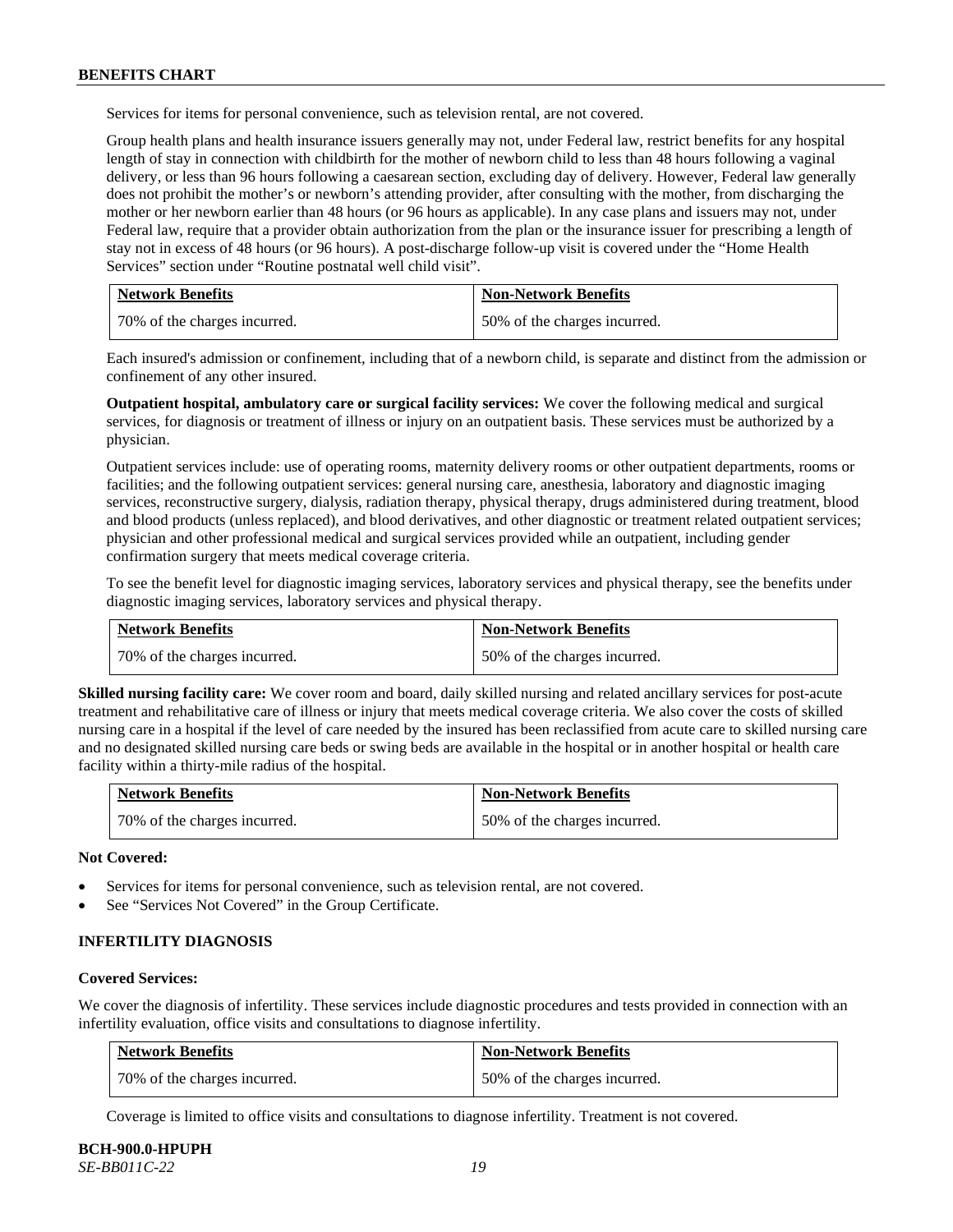### **Not Covered:**

- Infertility/fertility treatment, including but not limited to, office visits, laboratory services, diagnostic imaging services and fertility drugs; reversal of sterilization; and sperm, ova or embryo acquisition, retrieval or storage; however, we cover office visits and consultations to diagnose infertility.
- Services related to the establishment of surrogate pregnancy and fees for a surrogate. However, pregnancy and maternity services are covered for an insured under this Benefits Chart, including a surrogate pregnancy.
- See "Services Not Covered" in the Group Certificate.

### **LABORATORY SERVICES**

#### **Covered Services:**

We cover laboratory tests when ordered by a provider and provided in a clinic or outpatient hospital facility (to see the benefit level for inpatient hospital or skilled nursing facility services, see benefits under Inpatient Hospital and Skilled Nursing Facility Services).

### **Prostate-specific antigen (PSA) testing**

| <b>Network Benefits</b>                                     | <b>Non-Network Benefits</b>  |
|-------------------------------------------------------------|------------------------------|
| 100% of the charges incurred.<br>Deductible does not apply. | 50% of the charges incurred. |

#### **All other laboratory services**

### **Services for illness or Injury**

| <b>Network Benefits</b>                                     | <b>Non-Network Benefits</b>  |
|-------------------------------------------------------------|------------------------------|
| 100% of the charges incurred.<br>Deductible does not apply. | 50% of the charges incurred. |

#### **Preventive services**

Laboratory services associated with preventive services are covered at the benefit level shown in the "Preventive Services" section of this Benefits Chart.

### **Not Covered:**

See "Services Not Covered" in the Group Certificate.

### **MASTECTOMY RECONSTRUCTION BENEFIT**

#### **Covered Services:**

We cover reconstruction of the breast on which the mastectomy has been performed; surgery and reconstruction of the other breast to produce symmetrical appearance, and prostheses and physical complications of all stages of mastectomy, including lymphedemas.

| <b>Non-Network Benefits</b>                                                                                                                                                                                  |
|--------------------------------------------------------------------------------------------------------------------------------------------------------------------------------------------------------------|
| Coverage level is same as corresponding Non-Network<br>Benefits, depending on type of service provided, such<br>as Office Visits for Illness or Injury, Inpatient or<br><b>Outpatient Hospital Services.</b> |
|                                                                                                                                                                                                              |

#### **Not Covered:**

See "Services Not Covered" in the Group Certificate.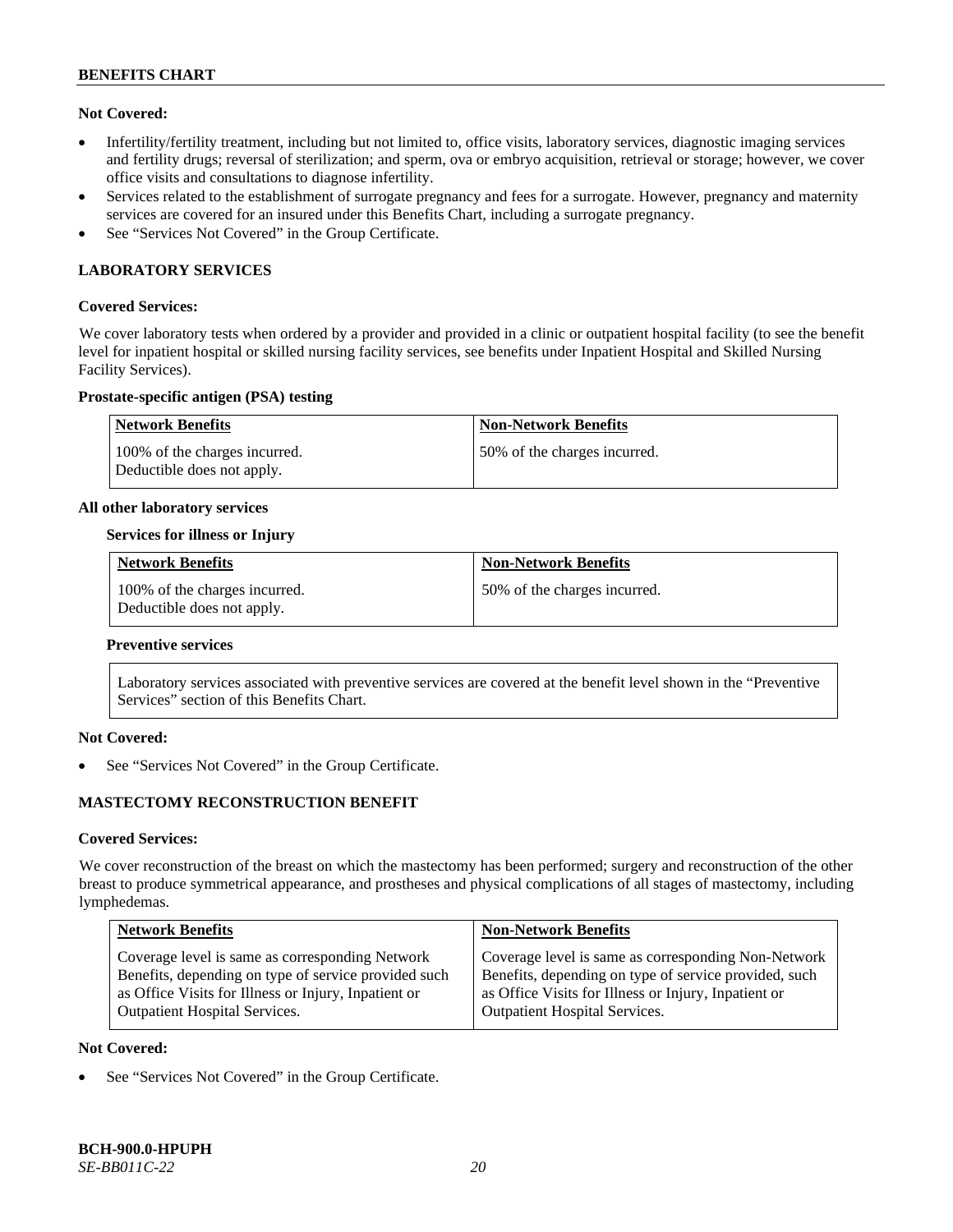### **MEDICATION THERAPY DISEASE MANAGEMENT PROGRAM**

### **Covered Services:**

If you meet our criteria for coverage, you may qualify for our medication therapy disease management program.

The program covers consultations with a designated pharmacist.

Covered services are based on established medical policies, which are subject to periodic review and modification by the medical directors. These medical policies (medical coverage criteria) are available by logging on to your account at [HealthPartnersUnityPointHealth.com](https://www.healthpartnersunitypointhealth.com/) or by calling Member Services.

| <b>Network Benefits</b>                                     | <b>Non-Network Benefits</b> |
|-------------------------------------------------------------|-----------------------------|
| 100% of the charges incurred.<br>Deductible does not apply. | No coverage.                |

### **Not Covered:**

See "Services Not Covered" in the Group Certificate.

### **OFFICE VISITS FOR ILLNESS OR INJURY**

### **Covered Services:**

We cover the following when medically necessary: professional medical and surgical services and related supplies, including biofeedback, of physicians and other health care providers; obstetric/gynecological (OB/GYN) services, blood and blood products (unless replaced) and blood derivatives.

We cover diagnosis and treatment of illness or injury to the eyes. Where contact or eyeglass lenses are prescribed as medically necessary for the post-operative treatment of cataracts or for the treatment of aphakia, acute or chronic corneal pathology, or keratoconus, we cover the initial evaluation, lenses and fitting. Insureds must pay for lens replacement beyond the initial pair.

We cover allergy testing based on established medical policies.

Services received via video, e-visits or telephone are covered under the "Telehealth/Telemedicine Services" section of this Benefits Chart.

### **Office visits**

### **Primary care providers**

| <b>Network Benefits</b>                                                                                     | <b>Non-Network Benefits</b>  |
|-------------------------------------------------------------------------------------------------------------|------------------------------|
| 100% of the charges incurred, subject to your<br>copayment of \$30 per visit.<br>Deductible does not apply. | 50% of the charges incurred. |

#### **Specialty care providers**

| <b>Network Benefits</b>                                                                                     | <b>Non-Network Benefits</b>  |
|-------------------------------------------------------------------------------------------------------------|------------------------------|
| 100% of the charges incurred, subject to your<br>copayment of \$60 per visit.<br>Deductible does not apply. | 50% of the charges incurred. |

#### **Convenience clinics**

| <b>Network Benefits</b>                                                                                     | <b>Non-Network Benefits</b>  |
|-------------------------------------------------------------------------------------------------------------|------------------------------|
| 100% of the charges incurred, subject to your<br>copayment of \$15 per visit.<br>Deductible does not apply. | 50% of the charges incurred. |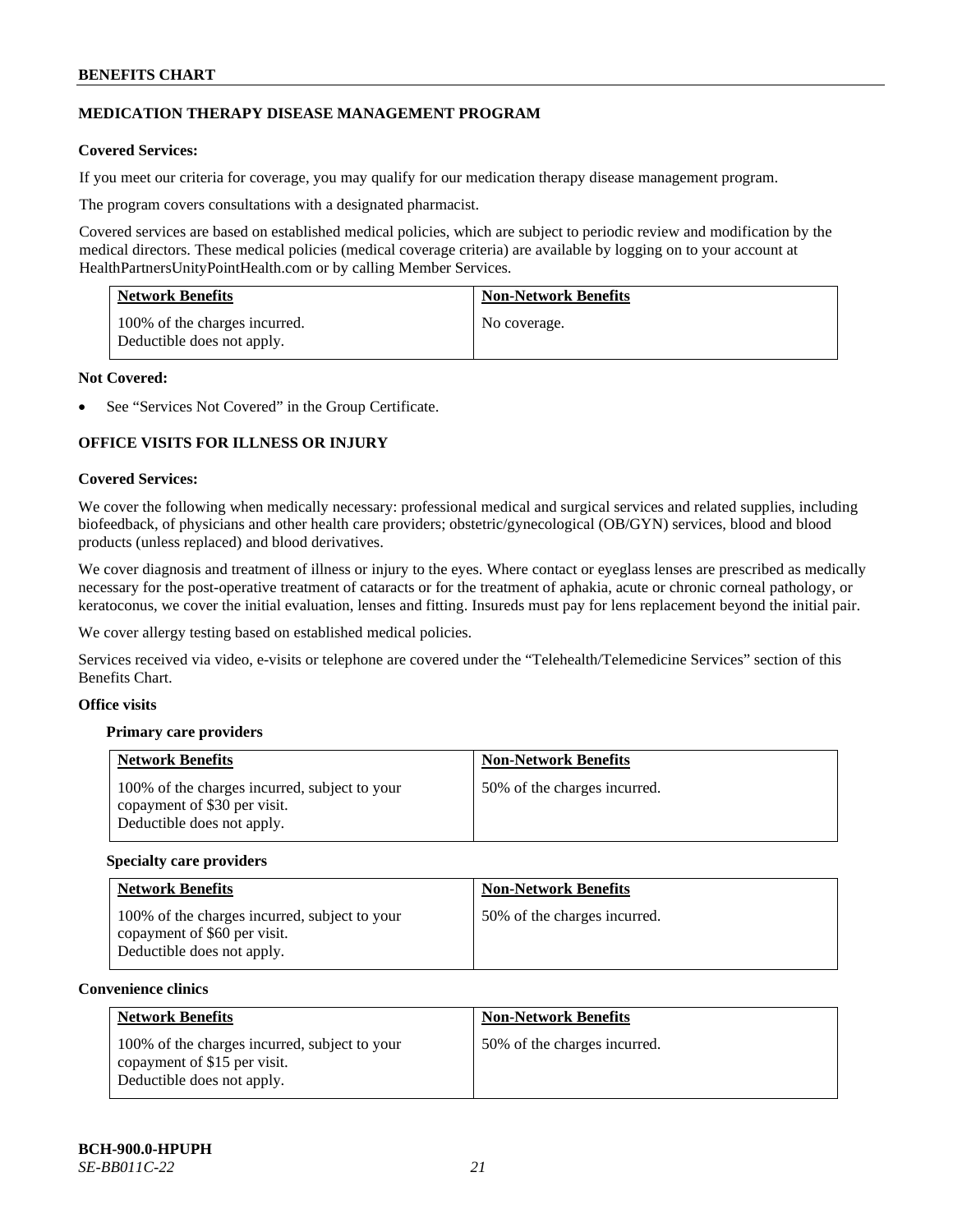### **Injections administered in a physician's office, other than immunizations**

#### **Allergy injections**

| <b>Network Benefits</b>                                                                                              | <b>Non-Network Benefits</b>  |
|----------------------------------------------------------------------------------------------------------------------|------------------------------|
| 100% of the charges incurred, subject to your<br>copayment of \$2 per date of service.<br>Deductible does not apply. | 50% of the charges incurred. |

### **All other injections**

| <b>Network Benefits</b>                                                                                              | <b>Non-Network Benefits</b>  |
|----------------------------------------------------------------------------------------------------------------------|------------------------------|
| 100% of the charges incurred, subject to your<br>copayment of \$2 per date of service.<br>Deductible does not apply. | 50% of the charges incurred. |

### **Not Covered:**

- Court ordered treatment.
- See "Services Not Covered" in the Group Certificate.

# **PEDIATRIC EYEWEAR**

### **Covered Services:**

We cover pediatric eyewear for children.

Routine eye exams are covered under the "Preventive Services" section of this Benefits Chart.

| <b>Network Benefits</b>      | <b>Non-Network Benefits</b> |
|------------------------------|-----------------------------|
| 70% of the charges incurred. | No coverage.                |

#### **Limitations:**

- Coverage under this provision will continue until the end of the month in which the child turns age 19.
- Limited to one of the following per calendar year:
	- o one pair of eyeglasses, including one set of prescription lenses, frames from our designated eyewear collection, and anti-scratch coating; or
	- o one pair of non-disposable contact lenses; or
	- a one-year supply of disposable contact lenses.
- Contact lens fittings are limited to two per calendar year.

### **Not Covered:**

- Frames that are not included in our designated eyewear collection. However, one pair of lenses will be covered if an insured chooses frames outside our designated eyewear collection.
- More than one pair of lenses or frames or non-disposable contacts per calendar year, regardless of the reason. This includes replacement of eyeglasses or contact lenses due to loss, breakage, theft, or change in prescription.
- Safety glasses or goggles for sports or vocational reasons.
- Upgrades including, but not limited to, UV protection and no-line multifocal lenses.
- See "Services Not Covered" in the Group Certificate.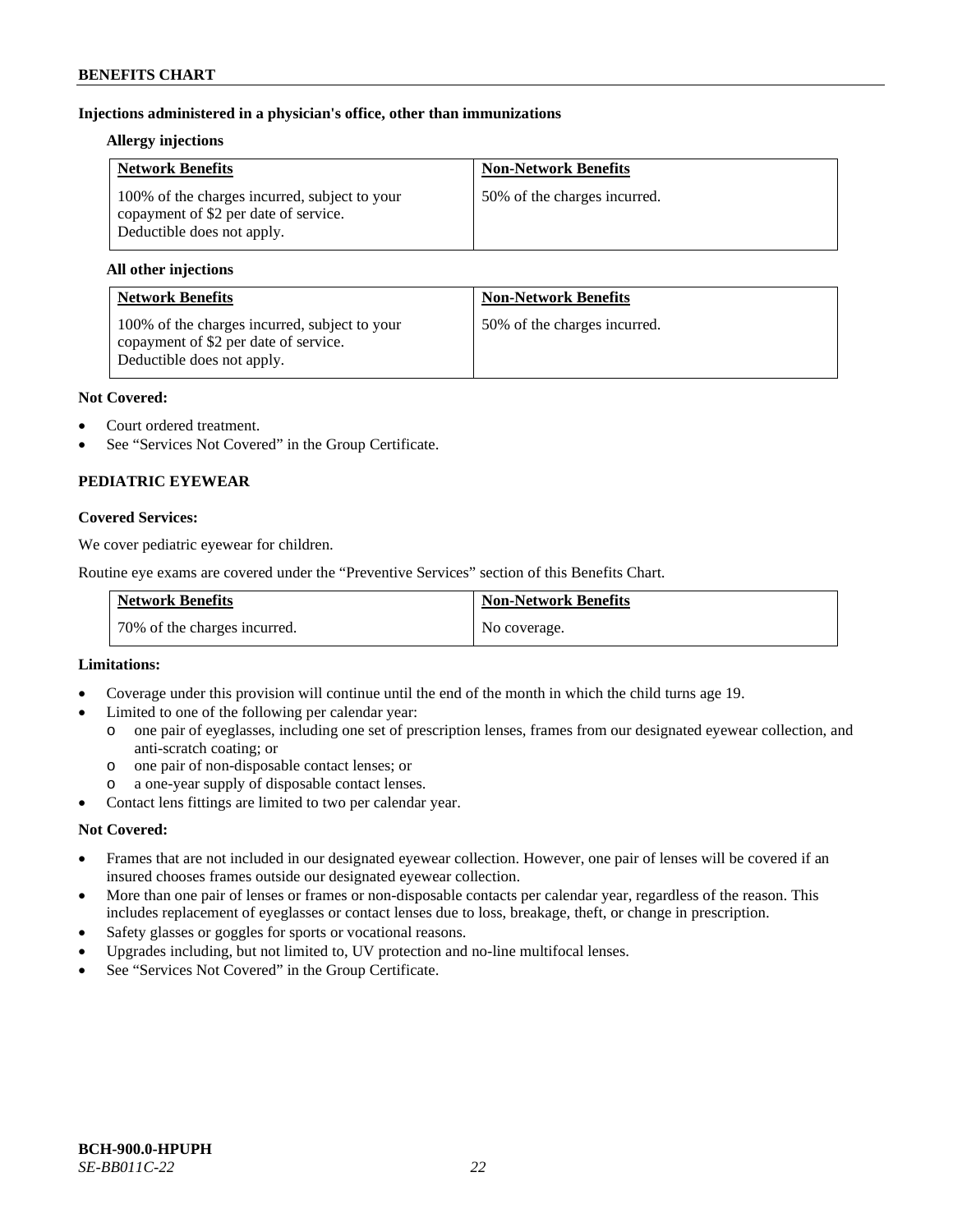# **PHYSICAL THERAPY, OCCUPATIONAL THERAPY AND SPEECH THERAPY**

## **Covered Services:**

We cover the following physical therapy, occupational therapy and speech therapy services:

- Medically necessary rehabilitative care to correct the effects of illness or injury.
- Habilitative care rendered for congenital, developmental or medical conditions which have significantly limited the successful initiation of normal speech and normal motor development.

Massage therapy which is performed in conjunction with other treatment/modalities by a physical or occupational therapist, is part of a prescribed treatment plan and is not billed separately is covered.

We cover services provided in a clinic. We also cover physical therapy provided in an outpatient hospital facility. To see the benefit level for inpatient hospital or skilled nursing facility services, see benefits under the "Inpatient Hospital and Skilled Nursing Facility Services" section in this Benefits Chart.

### **Rehabilitative care**

| <b>Network Benefits</b>                                                                                     | <b>Non-Network Benefits</b>  |
|-------------------------------------------------------------------------------------------------------------|------------------------------|
| 100% of the charges incurred, subject to your<br>copayment of \$30 per visit.<br>Deductible does not apply. | 50% of the charges incurred. |

### **Habilitative care**

| <b>Network Benefits</b>                                                                                     | <b>Non-Network Benefits</b>  |
|-------------------------------------------------------------------------------------------------------------|------------------------------|
| 100% of the charges incurred, subject to your<br>copayment of \$30 per visit.<br>Deductible does not apply. | 50% of the charges incurred. |

# **Not Covered:**

- Massage therapy for the purpose of comfort or convenience of the insured.
- See "Services Not Covered" in the Group Certificate.

### **PRE-DIABETES DISEASE MANAGEMENT PROGRAM**

### **Covered Services:**

If you meet our criteria for coverage, you may qualify for the Pre-diabetes Disease Management program through Omada Health. The program covers group health coaching which focuses on weight loss, exercise, behavior modification and health education at select locations determined by the plan.

| Network Benefits                                            | <b>Non-Network Benefits</b> |
|-------------------------------------------------------------|-----------------------------|
| 100% of the charges incurred.<br>Deductible does not apply. | Not applicable.             |

### **Not Covered:**

See "Services Not Covered" in the Group Certificate.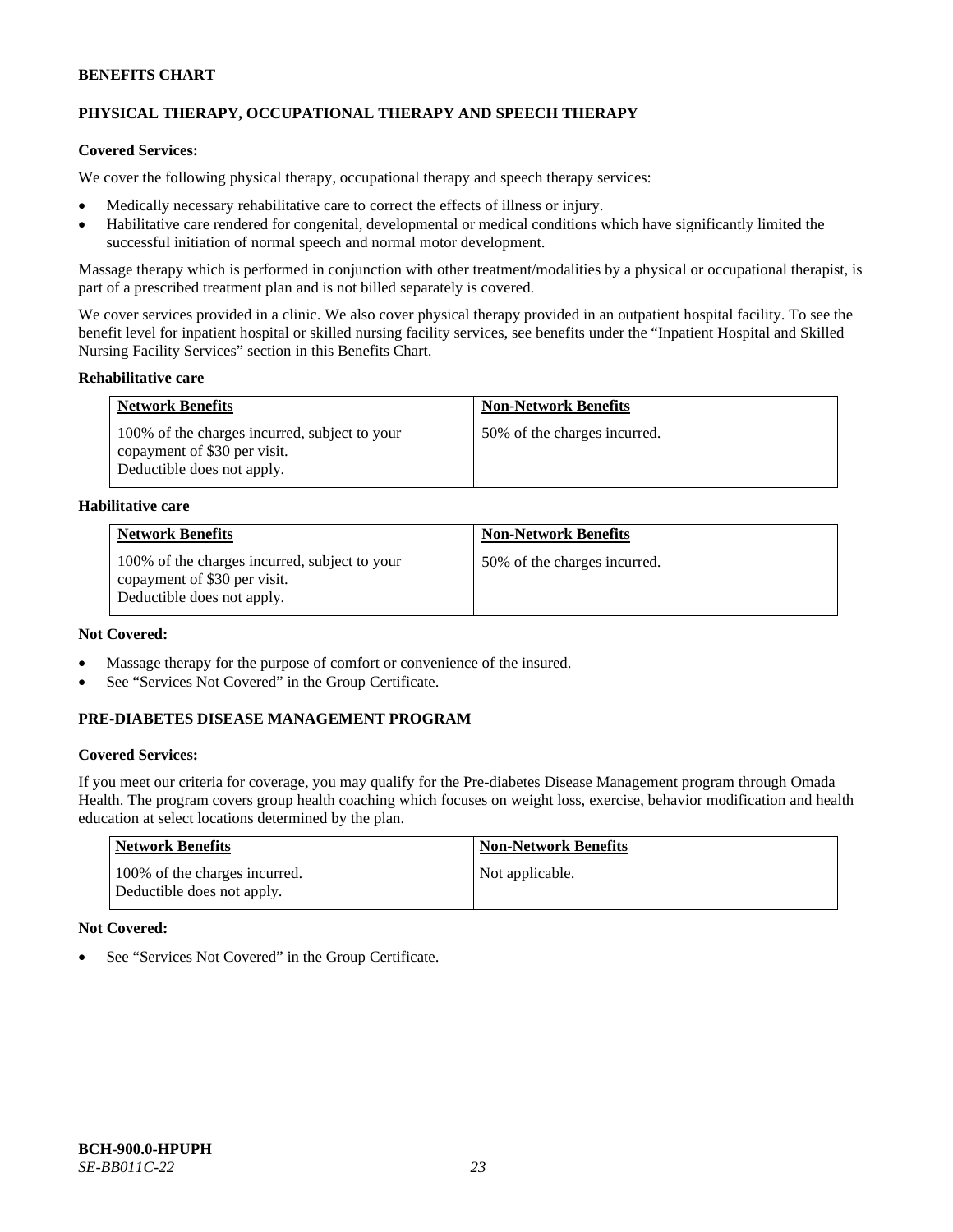### **PRESCRIPTION DRUG SERVICES**

### **Covered Services:**

We cover prescription drugs and medications, which can be self-administered or are administered in a physician's office. We cover off-label use of formulary drugs to treat cancer if the drug is recognized for the treatment of cancer in an authoritative compendia used by the Medicare program and when an appropriate level of evidence or medical necessity is met.

### **For Network Benefits, drugs and medications must be obtained at a Network Pharmacy.**

**If a copayment is required, you must pay one copayment for each 31-day supply, or portion thereof, unless otherwise indicated below.**

### **Outpatient drugs (except as specified below)**

| <b>Network Benefits</b>                                                                                                                    | <b>Non-Network Benefits</b>  |
|--------------------------------------------------------------------------------------------------------------------------------------------|------------------------------|
| 100% of the charges incurred, subject to your<br>copayment of \$15 for generic formulary drugs and \$50<br>for brand name formulary drugs. | 50% of the charges incurred. |
| In no event will your cost for a formulary insulin drug<br>exceed \$25.                                                                    |                              |
| Non-formulary drugs are covered at 100% of the<br>charges incurred, subject to your copayment of \$100.                                    |                              |
| Deductible does not apply.                                                                                                                 |                              |

### **Mail order drugs**

| <b>Network Benefits</b>                                                                                                                                                                                                                               | <b>Non-Network Benefits</b>                                                                                                |
|-------------------------------------------------------------------------------------------------------------------------------------------------------------------------------------------------------------------------------------------------------|----------------------------------------------------------------------------------------------------------------------------|
| For your convenience, you may also get up to a 93-day<br>supply of outpatient prescription drugs that can be self-<br>administered through the designated mail order service.<br>Specialty drugs are not available through the mail order<br>service. | Mail order drugs are only available through the<br>designated mail order service.<br>See Network mail order drugs benefit. |

### **Specialty drugs that are self-administered**

| <b>Network Benefits</b>                                                                                                                    | <b>Non-Network Benefits</b> |
|--------------------------------------------------------------------------------------------------------------------------------------------|-----------------------------|
| 80% of the charges incurred, up to a maximum<br>copayment of \$300.<br>Deductible does not apply.                                          | No coverage.                |
| For Network Benefits, specialty drugs are limited to<br>drugs on the specialty drug list and must be obtained<br>from a designated vendor. |                             |

In order for the plan to better manage available manufacturer-funded copayment assistance, copayments for certain specialty medications may vary and be set to approximate the maximum of any available manufacturer-funded copayment assistance programs. However, in no case will true out-of-pocket costs to the insured be greater than the maximum copayment/coinsurance shown in this Benefits Chart. Manufacturer-funded copayment assistance received by an insured will not apply to the insured's annual deductible or out-of-pocket limit.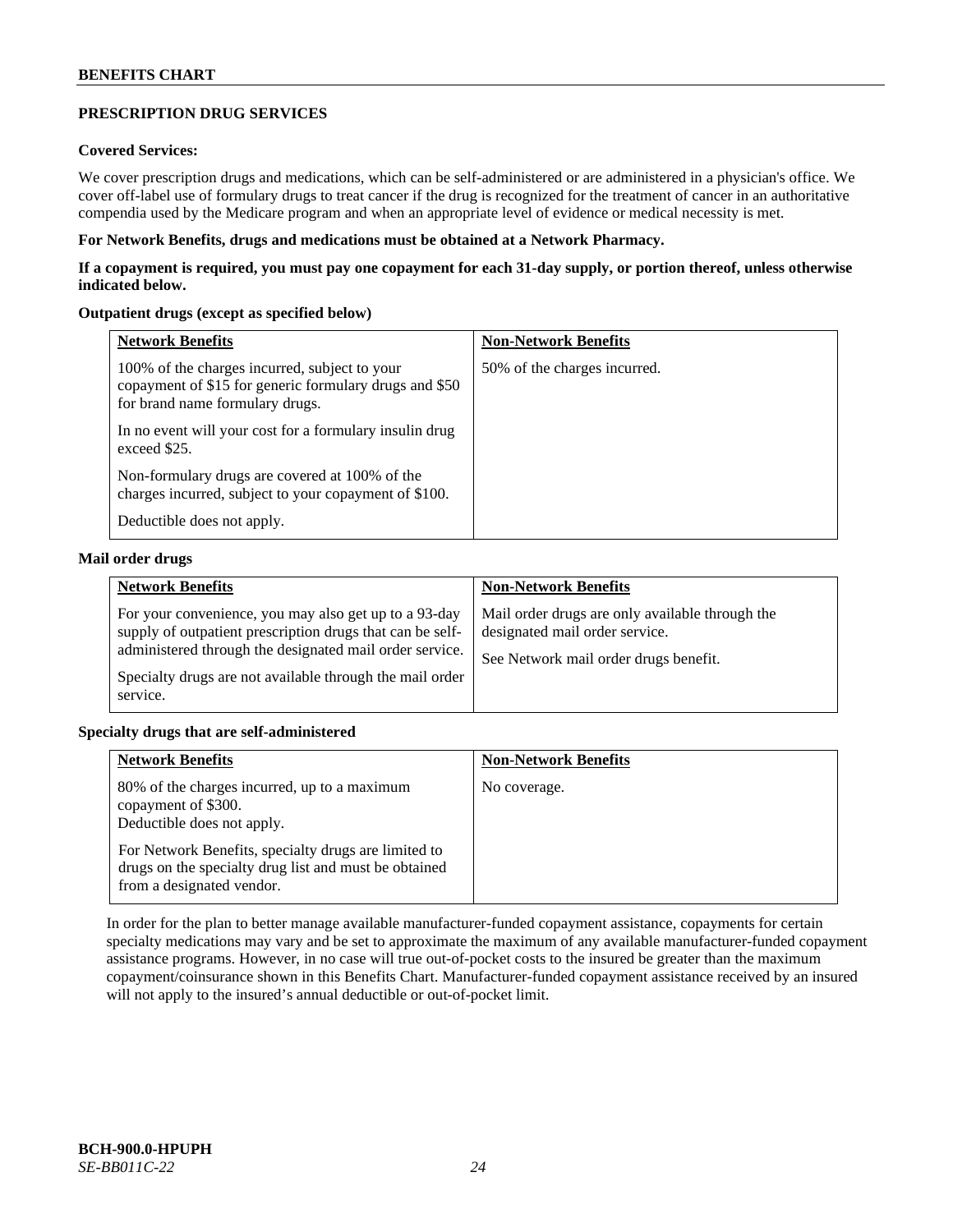### **Drugs for treatment of growth deficiency**

| <b>Network Benefits</b>                                                                                                                            | <b>Non-Network Benefits</b>  |
|----------------------------------------------------------------------------------------------------------------------------------------------------|------------------------------|
| 70% of the charges incurred.<br>Deductible does not apply.                                                                                         | 50% of the charges incurred. |
| For Network Benefits, growth deficiency drugs are<br>limited to drugs on the specialty drug list and must be<br>obtained from a designated vendor. |                              |

**Tobacco cessation drugs are covered for all FDA-approved tobacco cessation drugs (including over-the-counter drugs) for a minimum of 90 days.** Must be prescribed by a physician or legally authorized health care provider and purchased at a pharmacy.

| <b>Network Benefits</b>                                     | <b>Non-Network Benefits</b>  |
|-------------------------------------------------------------|------------------------------|
| 100% of the charges incurred.<br>Deductible does not apply. | 50% of the charges incurred. |

### **Contraceptive drugs**

| <b>Network Benefits</b>                                                                                                                                         | <b>Non-Network Benefits</b>  |
|-----------------------------------------------------------------------------------------------------------------------------------------------------------------|------------------------------|
| 100% of the charges incurred for formulary drugs.<br>Deductible does not apply.                                                                                 | 50% of the charges incurred. |
| If a physician requests that a non-formulary<br>contraceptive drug be dispensed as written, the drug<br>will be covered at 100%, not subject to the deductible. |                              |

**ACA preventive medications.** We cover preventive medications currently recommended by USPSTF with an A or B rating if they are prescribed by your medical provider and they are listed on our Commercial ACA Preventive Drug List. Preventive medications are subject to periodic review and modification. Changes would be effective in accordance with the federal rules and reflected in our current medical coverage criteria for preventive care services.

| <b>Network Benefits</b>                                     | <b>Non-Network Benefits</b>  |
|-------------------------------------------------------------|------------------------------|
| 100% of the charges incurred.<br>Deductible does not apply. | 50% of the charges incurred. |

**Limitations:**

- Certain drugs may require prior authorization as indicated on the formulary. We may require prior authorization for the drug and also the site where the drug will be provided. Certain drugs are subject to our utilization review process and quantity limits as indicated on our formulary.
- Certain non-formulary drugs require prior authorization. In addition, certain drugs may be subject to any quantity limits applied as part of our trial program. The trial drug program applies to new prescriptions for certain drugs which have high toxicity, low tolerance, high costs and/or high potential for waste. Trial drugs are indicated on the formulary and/or the specialty drug list. Your first fill of a trial drug may be limited to less than a month supply. If the drug is well tolerated and effective, you will receive the remainder of your first month supply.
- If an insured requests a brand name drug when there is a generic equivalent, the brand name drug will be covered up to the charge that would apply to the generic drug, minus any required copayment. If a physician requests that a brand name drug be dispensed as written, the drug will be paid at the non-formulary benefit.
- We may require insureds to try over-the-counter (OTC) drug alternatives before approving more costly formulary prescription drugs.
- Unless otherwise specified in the "Prescription Drug Services" section, you may receive up to a 31-day supply per prescription.
- A 93-day supply will be covered and dispensed only at pharmacies that participate in our extended day supply program.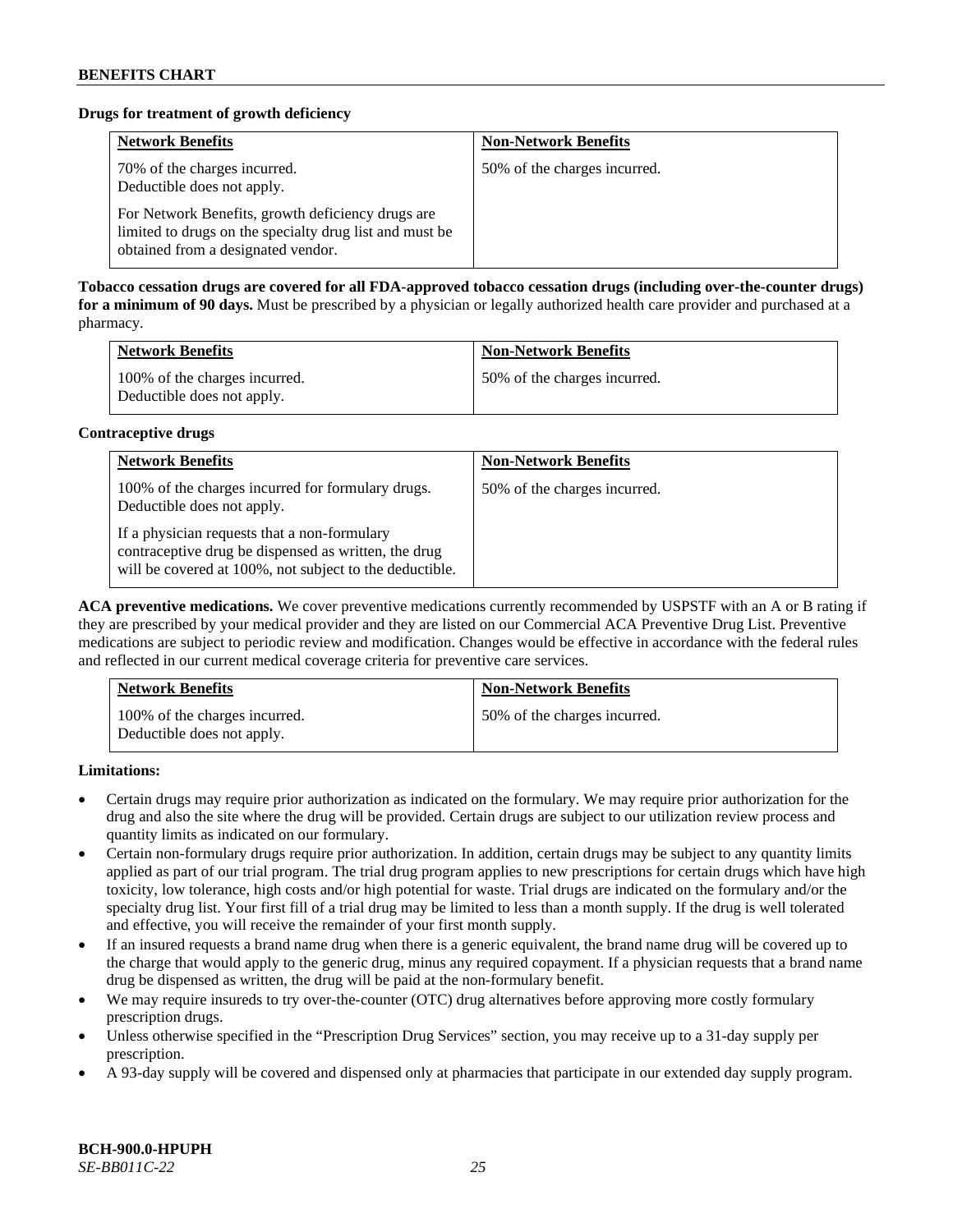- New prescriptions to treat certain chronic conditions are limited to a 31-day supply.
- No more than a 31-day supply of specialty drugs will be covered and dispensed at a time, unless it is a manufacturer supplied drug that cannot be split that supplies the insured with more than a 31-day supply.

# **Not Covered:**

- Replacement of prescription drugs, medications, equipment and supplies due to loss, damage or theft.
- Nonprescription (over the counter) drugs or medications, including, but not limited to, vitamins, supplements, homeopathic remedies, and non-FDA approved drugs, unless listed on the formulary and prescribed by a physician or legally authorized health care provider under applicable state and federal law. We cover off-label use of drugs to treat cancer as specified in the "Prescription Drug Services" section of this Benefits Chart. This exclusion does not include over-the-counter contraceptives for women as allowed under the Affordable Care Act when the insured obtains a prescription for the item. In addition, if the insured obtains a prescription, this exclusion does not include aspirin to prevent cardiovascular disease for men and women of certain ages; folic acid supplements for women who may become pregnant; fluoride chemoprevention supplements for children without fluoride in their water source; and iron supplements for children ages 6-12 months old who are at risk for anemia.
- All drugs used for sexual dysfunction.
- Fertility drugs.
- Medical cannabis.
- Drugs on the Excluded Drug List. The Excluded Drug List includes select drugs within a therapy class that are not eligible for coverage. This includes drugs that may be excluded for certain indications. The Excluded Drug List is available a[t HealthPartnersUnityPointHealth.com.](https://www.healthpartnersunitypointhealth.com/)
- Drugs that are newly approved by the FDA until they are reviewed and approved by HealthPartners UnityPoint Health Pharmacy and Therapeutics Committee.
- Medical devices approved by the FDA will not be covered under the "Prescription Drug Services" section unless they are on our formulary. Covered medical devices are generally submitted and reimbursed under your medical benefits.
- See "Services Not Covered" in the Group Certificate.

# **PREVENTIVE SERVICES**

### **Applicable definitions:**

**Routine preventive services** are routine healthcare services that include screenings, check-ups and counseling to prevent illness, disease or other health problems before symptoms occur.

**Diagnostic services** are services to help a provider understand your symptoms, diagnose illness and decide what treatment may be needed. They may be the same services that are listed as preventive services, but they are being used as diagnostic services. Your provider will determine if these services are preventive or diagnostic. These services are not preventive if received as part of a visit to diagnose, manage or maintain an acute or chronic medical condition, illness or injury. When that occurs, unless otherwise indicated below, standard deductibles, copayments or coinsurance apply.

### **Covered Services:**

We cover preventive services which meet any of the requirements under the Affordable Care Act (ACA) shown in the bulleted items below. These preventive services are covered at 100% under the network benefits with no deductible, copayments or coinsurance. If a preventive service is not required by the ACA and it is covered at a lower benefit level, it will be specified below. Preventive benefits mandated under the ACA are subject to periodic review and modification. Changes would be effective in accordance with the federal rules. Preventive services mandated by the ACA include:

- Evidence-based items or services that have in effect a rating of A or B in the current recommendations of the United States Preventive Services Task Force with respect to the individual;
- Immunizations for routine use in children, adolescents and adults that have in effect a recommendation from the Advisory Committee on Immunization Practices of the Centers for Disease Control and Prevention with respect to the individual;
- With respect to infants, children and adolescents, evidence-informed preventive care and screenings provided for in comprehensive guidelines supported by the Health Resources and Services Administration; and
- With respect to women, preventive care and screenings provided for in comprehensive guidelines supported by the Health Resources and Services Administration.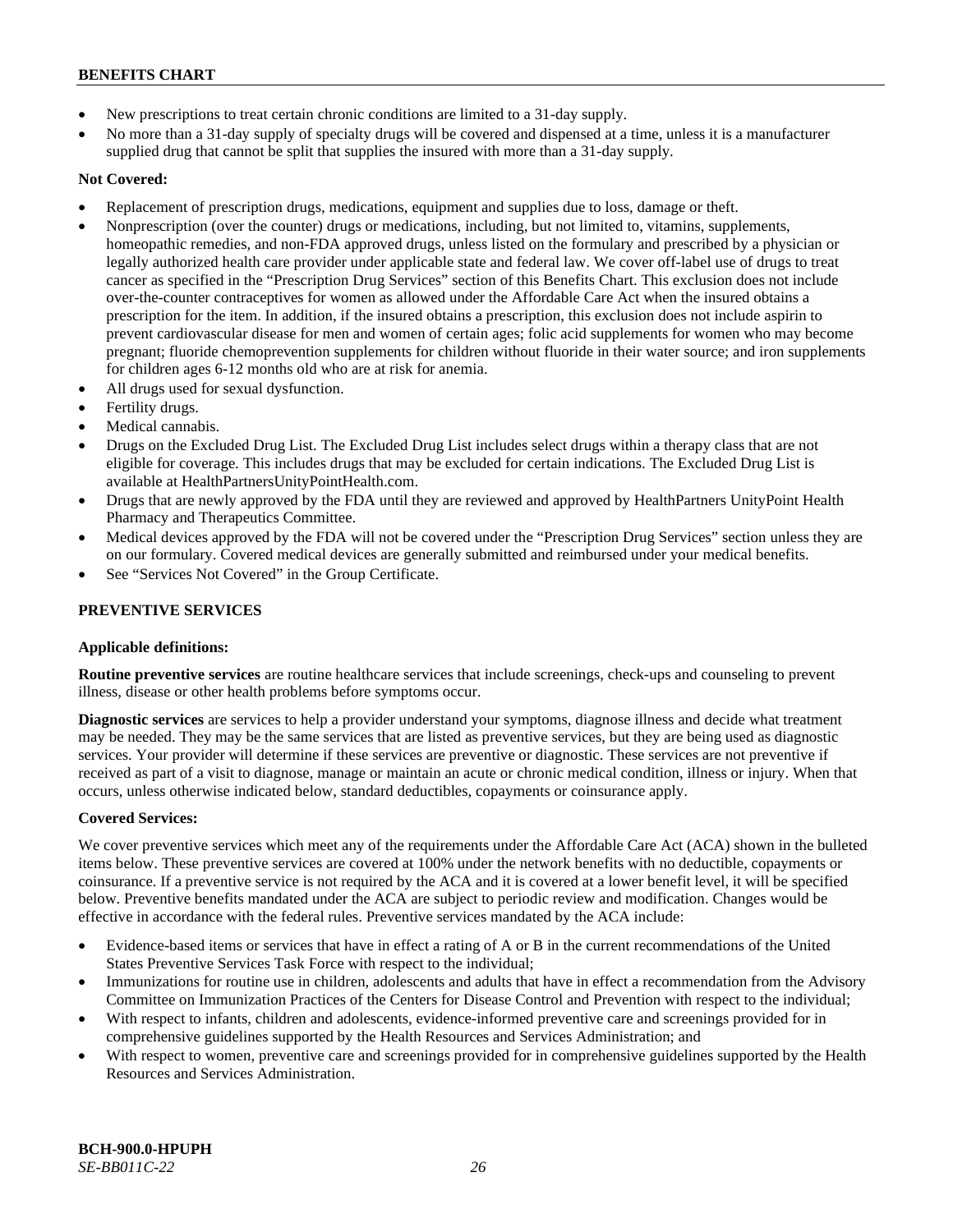Covered services are based on established medical policies, which are subject to periodic review and modification by the medical or dental directors. These medical policies (medical coverage criteria) are available by calling Member Services, or logging on to your account at [HealthPartnersUnityPointHealth.com.](https://www.healthpartnersunitypointhealth.com/)

#### **ACA and state mandated preventive services are covered as follows:**

**Routine health exams and periodic health assessments.** A physician or health care provider will counsel you as to how often health assessments are needed based on age, sex and health status. This includes screening and counseling for tobacco use and all FDA approved tobacco cessation medications including over-the-counter drugs (as shown in the "Prescription Drug Services" section).

| <b>Network Benefits</b>                                     | <b>Non-Network Benefits</b>  |
|-------------------------------------------------------------|------------------------------|
| 100% of the charges incurred.<br>Deductible does not apply. | 50% of the charges incurred. |

**Child health supervision services.** This includes pediatric preventive services such as newborn screenings, appropriate immunizations (including HPV immunizations), developmental assessments and laboratory services appropriate to the age of the child from birth to 72 months and appropriate immunizations to age 18.

| <b>Network Benefits</b>                                     | <b>Non-Network Benefits</b>  |
|-------------------------------------------------------------|------------------------------|
| 100% of the charges incurred.<br>Deductible does not apply. | 50% of the charges incurred. |

#### **Routine prenatal care and exams**

| <b>Network Benefits</b>                                     | <b>Non-Network Benefits</b>  |
|-------------------------------------------------------------|------------------------------|
| 100% of the charges incurred.<br>Deductible does not apply. | 50% of the charges incurred. |

**Routine postnatal care.** This includes health exams, assessments, education and counseling relating to the period immediately after childbirth.

| <b>Network Benefits</b>                                     | <b>Non-Network Benefits</b>  |
|-------------------------------------------------------------|------------------------------|
| 100% of the charges incurred.<br>Deductible does not apply. | 50% of the charges incurred. |

**Routine screening procedures for cancer.** This includes colorectal screening or other cancer screenings recommended by the USPSTF with an A or B rating. Women's preventive health services below describe additional routine screening procedures for cancer.

| <b>Network Benefits</b>                                     | <b>Non-Network Benefits</b>  |
|-------------------------------------------------------------|------------------------------|
| 100% of the charges incurred.<br>Deductible does not apply. | 50% of the charges incurred. |

**Professional voluntary family planning services.** This includes services to prevent or delay a pregnancy, including counseling and education. Services must be provided by a licensed provider.

| <b>Network Benefits</b>                                     | <b>Non-Network Benefits</b>  |
|-------------------------------------------------------------|------------------------------|
| 100% of the charges incurred.<br>Deductible does not apply. | 50% of the charges incurred. |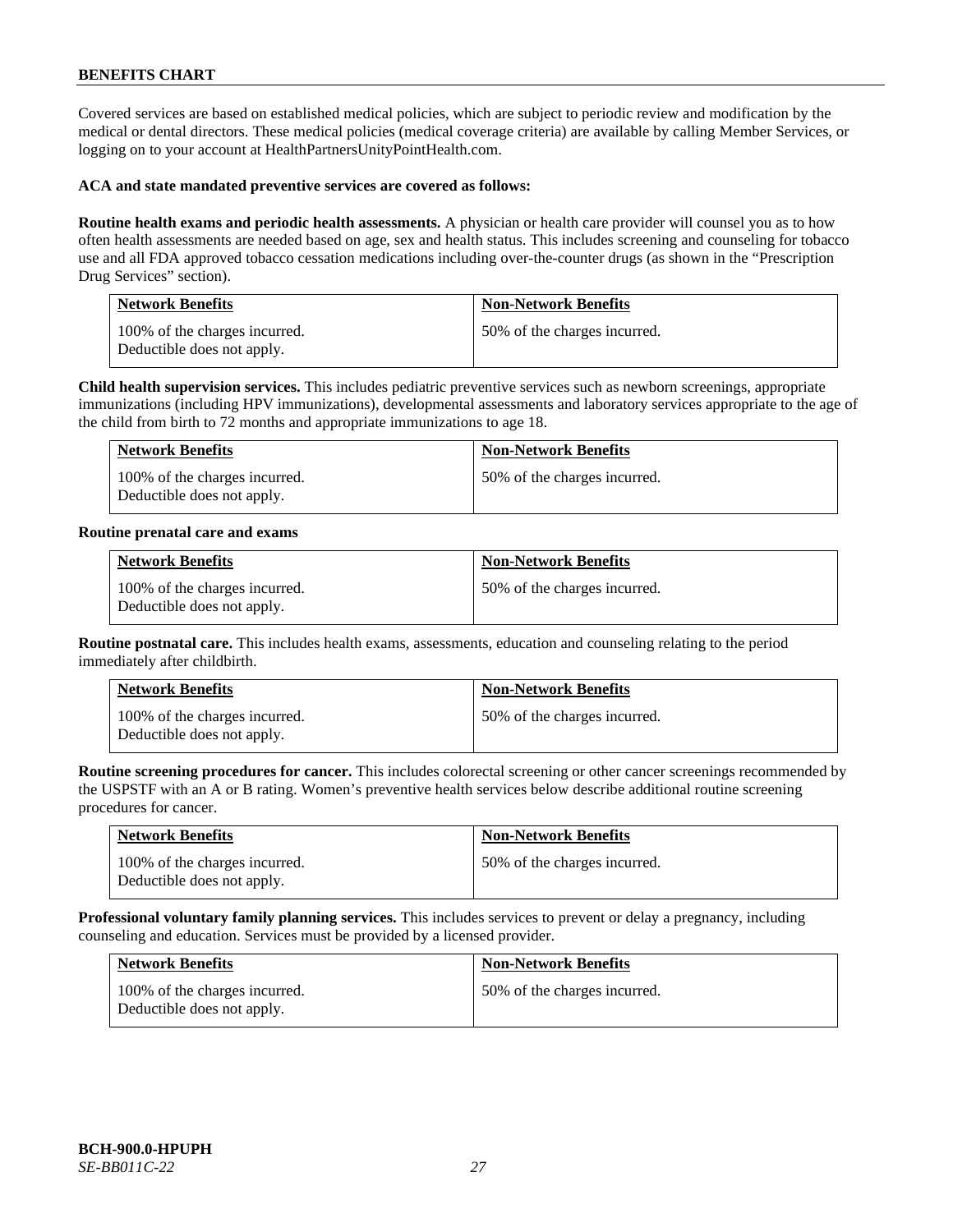#### **Adult immunizations**

| <b>Network Benefits</b>                                     | <b>Non-Network Benefits</b>  |
|-------------------------------------------------------------|------------------------------|
| 100% of the charges incurred.<br>Deductible does not apply. | 50% of the charges incurred. |

**Women's preventive health services.** This includes mammograms, screenings for cervical cancer (pap smears), breast pumps, human papillomavirus (HPV) testing, counseling for sexually transmitted infections, counseling and screening for human immunodeficiency virus (HIV), and all FDA approved contraceptive methods as prescribed by a doctor, sterilization procedures, education and counseling (see the "Prescription Drug Services" section for coverage of oral contraceptive drugs). For women whose family history is associated with an increased risk for BRCA1 or BRCA2 gene mutations, we cover genetic counseling and BRCA screening without cost sharing, if appropriate and as determined by a physician.

| <b>Network Benefits</b>                                     | <b>Non-Network Benefits</b>  |
|-------------------------------------------------------------|------------------------------|
| 100% of the charges incurred.<br>Deductible does not apply. | 50% of the charges incurred. |

**Obesity screening and management.** We cover obesity screening and counseling for all ages during a routine preventive care exam. If you are age 18 or older and have a body mass index of 30 or more, we also cover intensive obesity management to help you lose weight. Your primary care doctor can coordinate these services.

| <b>Network Benefits</b>                                     | <b>Non-Network Benefits</b>  |
|-------------------------------------------------------------|------------------------------|
| 100% of the charges incurred.<br>Deductible does not apply. | 50% of the charges incurred. |

### **In addition to any ACA or state mandated preventive services referenced above, we cover the following eligible services:**

#### **Routine eye and hearing exams**

| <b>Network Benefits</b>                                     | <b>Non-Network Benefits</b>  |
|-------------------------------------------------------------|------------------------------|
| 100% of the charges incurred.<br>Deductible does not apply. | 50% of the charges incurred. |

**Ovarian cancer surveillance tests for women who are at risk. "At risk for ovarian cancer" means (1) having a family** history that includes any of the following: one or more first-degree or second-degree relatives with ovarian cancer, clusters of female relatives with breast cancer or nonpolyposis colorectal cancer; or (2) testing positive for BRCA1 or BRCA2 mutations. "Surveillance tests for ovarian cancer" means annual screening using: CA-125 serum tumor marker testing, transvaginal ultrasound, pelvic examination or other proven ovarian cancer screening tests currently being evaluated by the federal Food and Drug Administration or by the National Cancer Institute.

| <b>Network Benefits</b>                               | <b>Non-Network Benefits</b>                           |
|-------------------------------------------------------|-------------------------------------------------------|
| Coverage level is same as corresponding Network       | Coverage level is same as corresponding Non-Network   |
| Benefits, depending on type of service provided, such | Benefits, depending on type of service provided, such |
| as Diagnostic Imaging Services, Laboratory Services   | as Diagnostic Imaging Services, Laboratory Services   |
| Office Visits for Illness or Injury or Preventive     | Office Visits for Illness or Injury or Preventive     |
| Services.                                             | Services.                                             |

### **Limitations:**

• Services are not preventive if received as part of a visit to diagnose, manage or maintain an acute or chronic medical condition, illness or injury. When that occurs, unless otherwise indicated above, standard deductibles, copayments or coinsurance apply.

### **Not Covered:**

See "Services Not Covered" in the Group Certificate.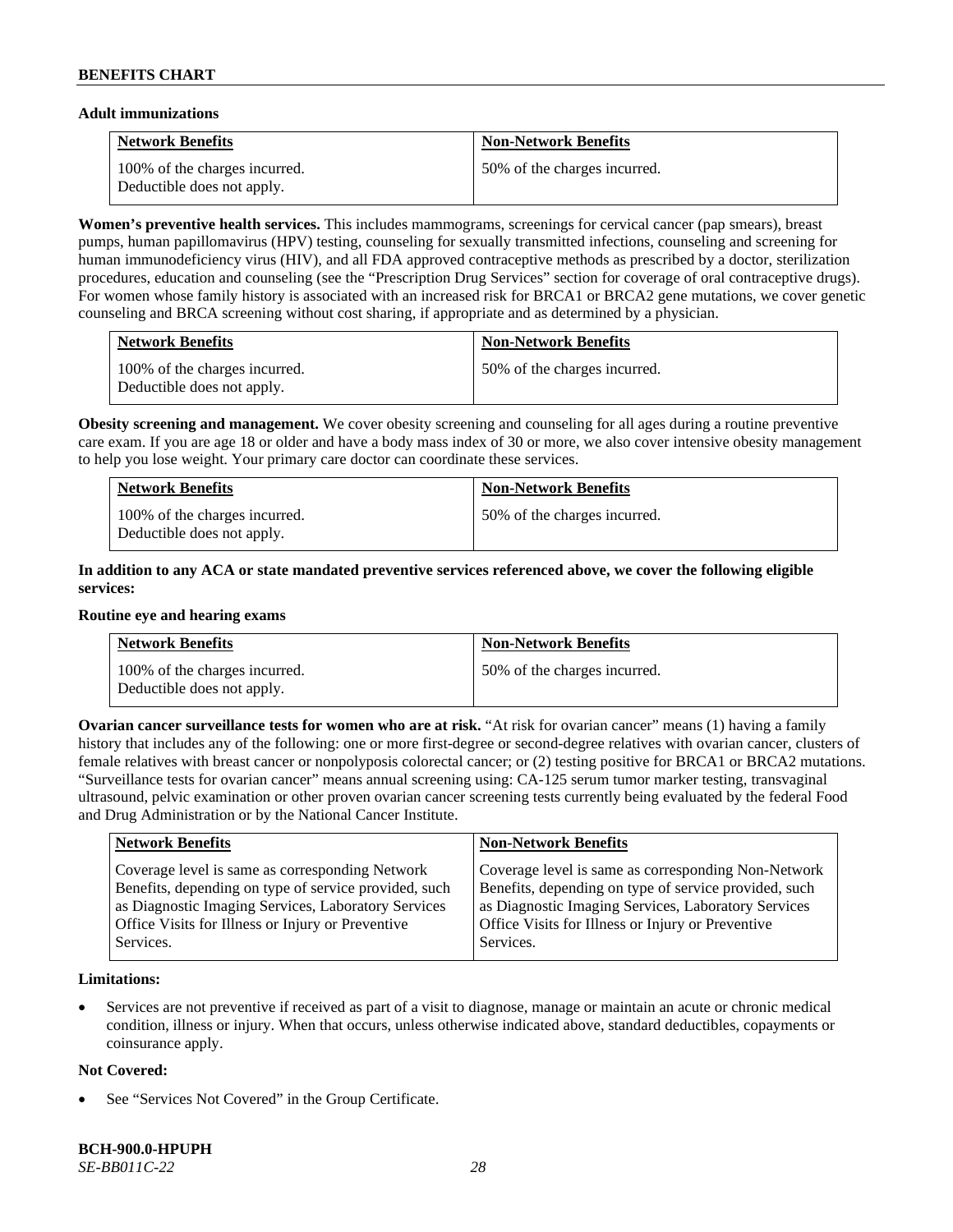### **TELEHEALTH/TELEMEDICINE SERVICES**

### **Definitions:**

**Telehealth, telemedicine, or virtual care.** This is a means of communication between a health care professional and a patient. This includes the use of secure electronic information, imaging, and communication technologies, including:

- interactive audio or audio-video
- interactive audio with store-and-forward technology
- chat-based and email-based systems
- physician-to-physician consultation
- patient education
- data transmission
- data interpretation
- digital diagnostics (algorithm-enabled diagnostic support)
- digital therapeutics (the use of personal health devices and sensors, either alone or in combination with conventional drug therapies, for disease prevention and management)

#### Services can be delivered:

Synchronously: the patient and health care professional are engaging with one another at the same time; or Asynchronously: the patient and health care professional engage with each other at different points in time.

**Telephone visits.** Live, synchronous, interactive encounters over the telephone between a patient and a healthcare provider.

**E-visit or chat-based visits.** Asynchronous online or mobile app encounters to discuss a patient's personal health information, vital signs, and other physiologic data or diagnostic images. The healthcare provider reviews and delivers a consultation, diagnosis, prescription or treatment plan after reviewing the patient's visit information.

**UnityPoint Health Virtual Care:** This is a virtual consult that you may use to receive a diagnosis and treatment for a variety of medical issues through secure video on your computer or phone. You may access the Virtual Care website at [unitypointvirtualcare.org.](https://unitypointvirtualcare.org/landing.htm)

**Virtuwell®.** This is an online service for you to receive a diagnosis and treatment for certain conditions, such as a cold, flu, ear pain and sinus infections. You may access the Virtuwell website at [Virtuwell.com.](https://www.virtuwell.com/)

**Video visits.** Live, synchronous, interactive encounters using secure web-based video between a patient and a healthcare provider.

### **Covered Services:**

The Plan covers the following methods of receiving care for services that would be eligible under the Plan if the service were provided in person.

#### **Scheduled telephone visits**

| <b>Network Benefits</b>                                                                                     | <b>Non-Network Benefits</b>  |
|-------------------------------------------------------------------------------------------------------------|------------------------------|
| 100% of the charges incurred, subject to your<br>copayment of \$15 per visit.<br>Deductible does not apply. | 50% of the charges incurred. |

### **E-visits**

#### **UnityPoint Health Virtual Care – available a[t unitypointvirtualcare.org](http://www.unitypointvirtualcare.org/)**

| <b>Network Benefits</b>                                    | <b>Non-Network Benefits</b> |
|------------------------------------------------------------|-----------------------------|
| 100% of the charges incurred.<br>Deductible does not apply | Not applicable.             |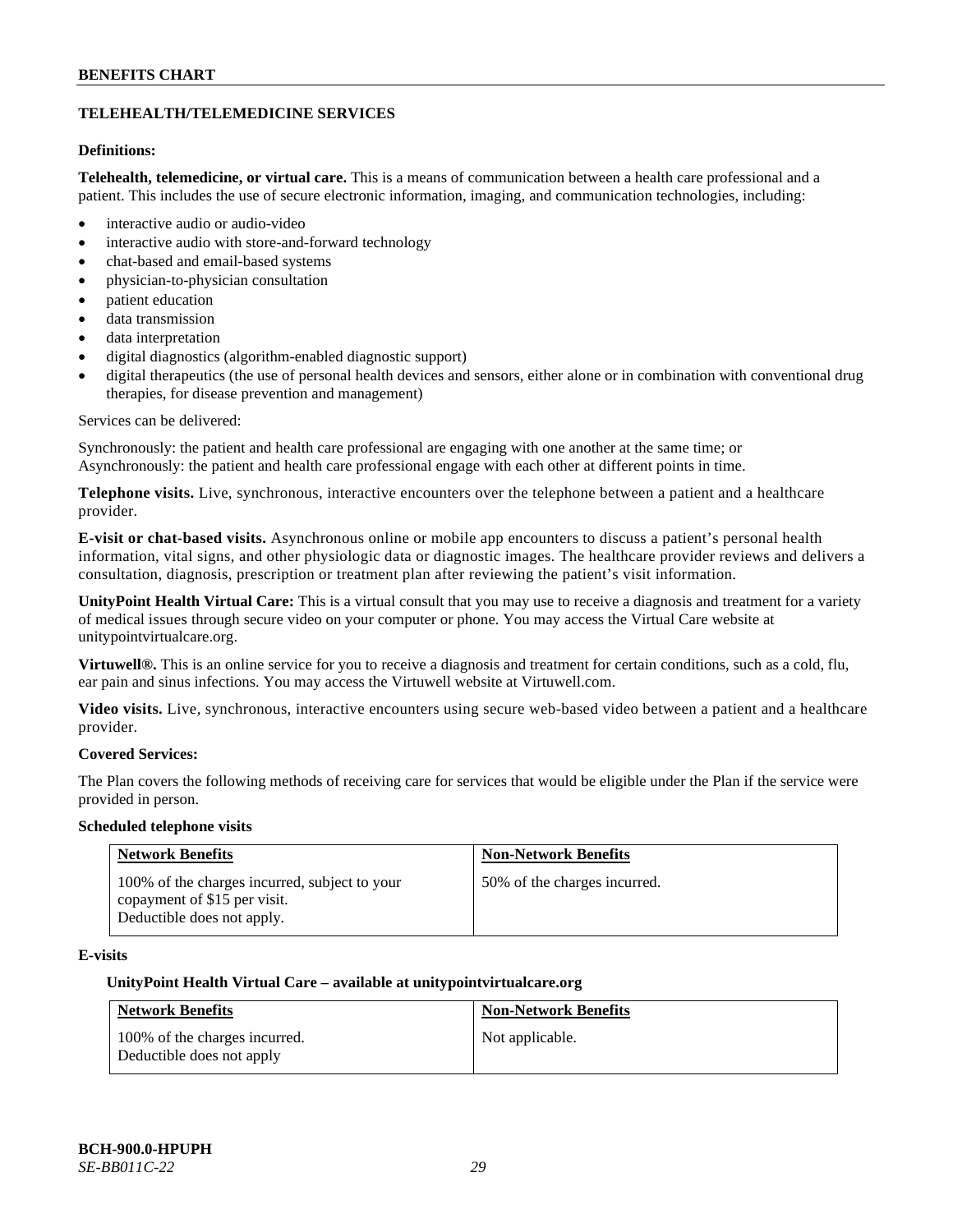### **Access to online care through Virtuwell at [Virtuwell.com](http://www.virtuwell.com/)**

| <b>Network Benefits</b>                                    | <b>Non-Network Benefits</b> |
|------------------------------------------------------------|-----------------------------|
| 100% of the charges incurred.<br>Deductible does not apply | Not applicable.             |

### **All other e-visits**

| <b>Network Benefits</b>                                                                                     | <b>Non-Network Benefits</b>  |
|-------------------------------------------------------------------------------------------------------------|------------------------------|
| 100% of the charges incurred, subject to your<br>copayment of \$15 per visit.<br>Deductible does not apply. | 50% of the charges incurred. |

#### **Video visits**

| <b>Network Benefits</b>                                 | <b>Non-Network Benefits</b>                           |
|---------------------------------------------------------|-------------------------------------------------------|
| Coverage level is same as corresponding network         | Coverage level is same as corresponding Non-Network   |
| benefit, depending on type of service provided, such as | Benefits, depending on type of service provided, such |
| Office Visits for Illness or Injury, Inpatient or       | as Office Visits for Illness or Injury, Inpatient or  |
| <b>Outpatient Hospital Services.</b>                    | <b>Outpatient Hospital Services.</b>                  |

### **Not Covered:**

See "Services Not Covered" in the Group Certificate.

### **TRANSPLANT SERVICES**

### **Applicable definitions:**

**Autologous.** This is when the source of cells is from the individual's own marrow or stem cells.

**Allogeneic.** This is when the source of cells is from a related or unrelated donor's marrow or stem cells.

**Autologous bone marrow transplant.** This is when the bone marrow is harvested from the individual and stored. The patient undergoes treatment which includes tumor ablation with high-dose chemotherapy and/or radiation. The bone marrow is reinfused (transplanted).

**Allogeneic bone marrow transplant.** This is when the bone marrow is harvested from the related or unrelated donor and stored. The patient undergoes treatment which includes tumor ablation with high-dose chemotherapy and/or radiation. The bone marrow is reinfused (transplanted).

**Autologous/allogeneic stem cell support.** This is a treatment process that includes stem cell harvest from either bone marrow or peripheral blood, tumor ablation with high-dose chemotherapy and/or radiation, stem cell reinfusion, and related care. Autologous/allogeneic bone marrow transplantation and high dose chemotherapy with peripheral stem cell rescue/support are considered to be autologous/allogeneic stem cell support.

**Designated transplant center.** This is any health care provider, group or association of health care providers designated by us to provide services, supplies or drugs for specified transplants for our insureds.

**Transplant services.** This is transplantation (including retransplants) of the human organs or tissue listed below, including all related post-surgical treatment, follow-up care and drugs and multiple transplants for a related cause. Transplant services do not include other organ or tissue transplants or surgical implantation of mechanical devices functioning as a human organ, except surgical implantation of an FDA approved ventricular assist device (VAD) or total artificial heart, functioning as a temporary bridge to heart transplantation.

Prior authorization is required prior to consultation to support coordination of care and benefits.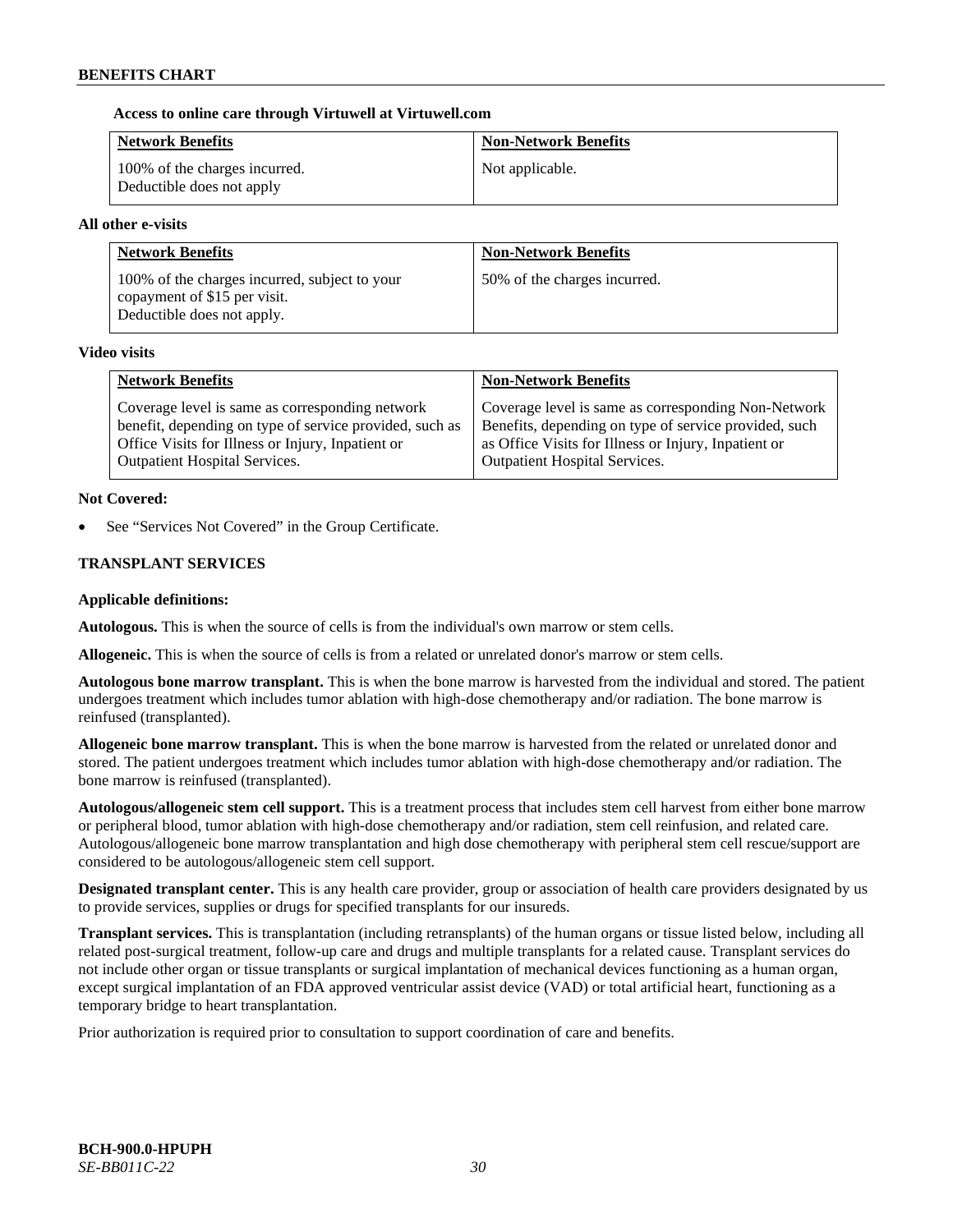# **Covered Services:**

We cover eligible transplant services (as defined above) while you are covered under this Benefits Chart. Transplants that will be considered for coverage are limited to the following:

- Kidney transplants for end-stage disease.
- Cornea transplants for end-stage disease.
- Heart transplants for end-stage disease.
- Lung transplants or heart/lung transplants for: (1) primary pulmonary hypertension; (2) Eisenmenger's syndrome; (3) endstage pulmonary fibrosis; (4) alpha 1 antitrypsin disease; (5) cystic fibrosis; and (6) emphysema.
- Liver transplants for: (1) biliary atresia in children; (2) primary biliary cirrhosis; (3) post-acute viral infection (including hepatitis A, hepatitis B antigen e negative and hepatitis C) causing acute atrophy or post-necrotic cirrhosis; (4) primary sclerosing cholangitis; (5) alcoholic cirrhosis; and (6) hepatocellular carcinoma.
- Allogeneic bone marrow transplants or peripheral stem cell support associated with high dose chemotherapy for: (1) acute myelogenous leukemia; (2) acute lymphocytic leukemia; (3) chronic myelogenous leukemia; (4) severe combined immunodeficiency disease; (5) Wiskott-Aldrich syndrome; (6) aplastic anemia; (7) sickle cell anemia; (8) non-relapsed or relapsed non-Hodgkin's lymphoma; (9) multiple myeloma; and (10) testicular cancer.
- Autologous bone marrow transplants or peripheral stem cell support associated with high-dose chemotherapy for: (1) acute leukemias; (2) non-Hodgkin's lymphoma; (3) Hodgkin's disease; (4) Burkitt's lymphoma; (5) neuroblastoma; (6) multiple myeloma; (7) chronic myelogenous leukemia; and (8) non-relapsed non-Hodgkin's lymphoma.
- Pancreas transplants for simultaneous pancreas-kidney transplants for diabetes, pancreas after kidney, living related segmental simultaneous pancreas kidney transplantation and pancreas transplant alone.

To receive Network Benefits, charges for transplant services must be incurred at a designated transplant center.

The transplant-related treatment provided, including expenses incurred for directly related donor services, shall be subject to and in accordance with the provisions, limitations, maximums and other terms of this Benefits Chart.

Medical and hospital expenses of the donor are covered only when the recipient is an insured and the transplant and directly related donor expenses have been prior authorized for coverage. Treatment of medical complications that may occur to the donor are not covered. Donors are not considered insureds, and are therefore not eligible for the rights afforded to insureds under the Group Certificate.

The list of eligible transplant services and coverage determinations are based on established medical policies, which are subject to periodic review and modifications by the medical director

| <b>Network Benefits</b>                          | <b>Non-Network Benefits</b>                          |
|--------------------------------------------------|------------------------------------------------------|
| See Network Inpatient Hospital Services benefit. | See Non-Network Inpatient Hospital Services benefit. |